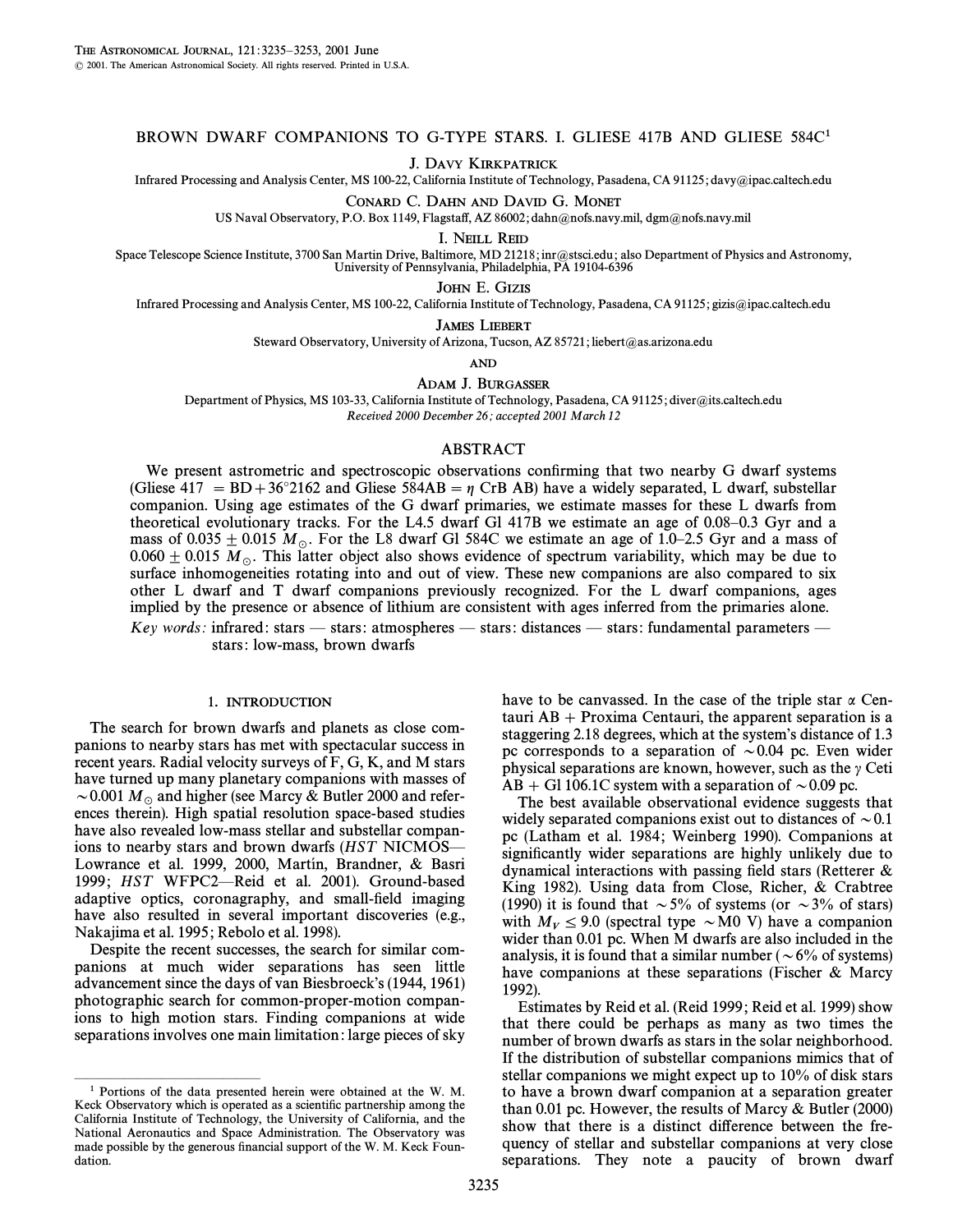companions—the "brown dwarf desert"—at separations less than 3 AU around solar-type main-sequence stars ; fewer than 0.5% of their stars have a brown dwarf companion at these separations. The reason for this difference remains unexplained, but a possible key is in finding whether a similar "brown dwarf desert" exists at wider separations from main-sequence stars.

Today's deep, large-area surveys like the Deep Near-Infrared Survey (DENIS; Epchtein et al. 1997), the Two Micron All Sky Survey (2MASS; Skrutskie et al. 1997), and the Sloan Digital Sky Survey (SDSS; York et al. 2000) are presenting a wealth of new material with which lower luminosity companions to nearby stars can be found at very wide apparent separations. Two such companions with K dwarf primaries have already been found by 2MASS and have been announced elsewhere—Gl 570D (Burgasser et al. 2000) and GJ 1048B (Gizis et al. 2000). Here we discuss two additional brown dwarfs, Gl 417B and Gl 584C, both of which are L dwarf companions to nearby G dwarfs.

The discovery of these L dwarfs is described in  $\S 2$ . Details

on the spectroscopic follow-up are given in  $\S$  3 along with astrometric measurements showing that the two L dwarfs share common proper motion with the nearby G stars. Using extensive supplementary observations of the G dwarf primaries, we derive age estimates for the systems and mass estimates for the L dwarf companions in  $\S$  4. We compare these two brown dwarfs to other known companions in  $\S$  5 and summarize our conclusions in  $\S$  6.

#### 2. DISCOVERY

While searching the 2MASS data for late-L dwarf suspects (Kirkpatrick et al. 2000), we uncovered two candidates lying in close proximity to known nearby stars. The first candidate has a designation of 2MASSI  $J1112256 + 354813$  and is shown in the finder chart of Figure 1 (left panels). As an L-dwarf candidate it is bright and quite red:  $K_s = 12.69 \pm 0.05$  and  $J - K_s = 1.88 \pm 0.06$ .<br>As shown in the figure it lies 90% southwest of the nearby G As shown in the figure it lies 90" southwest of the nearby G

FIG. 1.—Finder charts for both systems. All four images are 13.7 on a side with north up and east to the left. Left panels: The top image shows the 1953-epoch POSS-I E-band image for Gl 417, and the bottom image shows the only in the near-infrared view. Right panels: The top image shows the 1954-epoch POSS-I E-band image for Gl 584, and the bottom image shows the 2000-epoch 2MASS  $K_s$  image. The L dwarf companion, Gl 584C, is visible only in the near-infrared view.

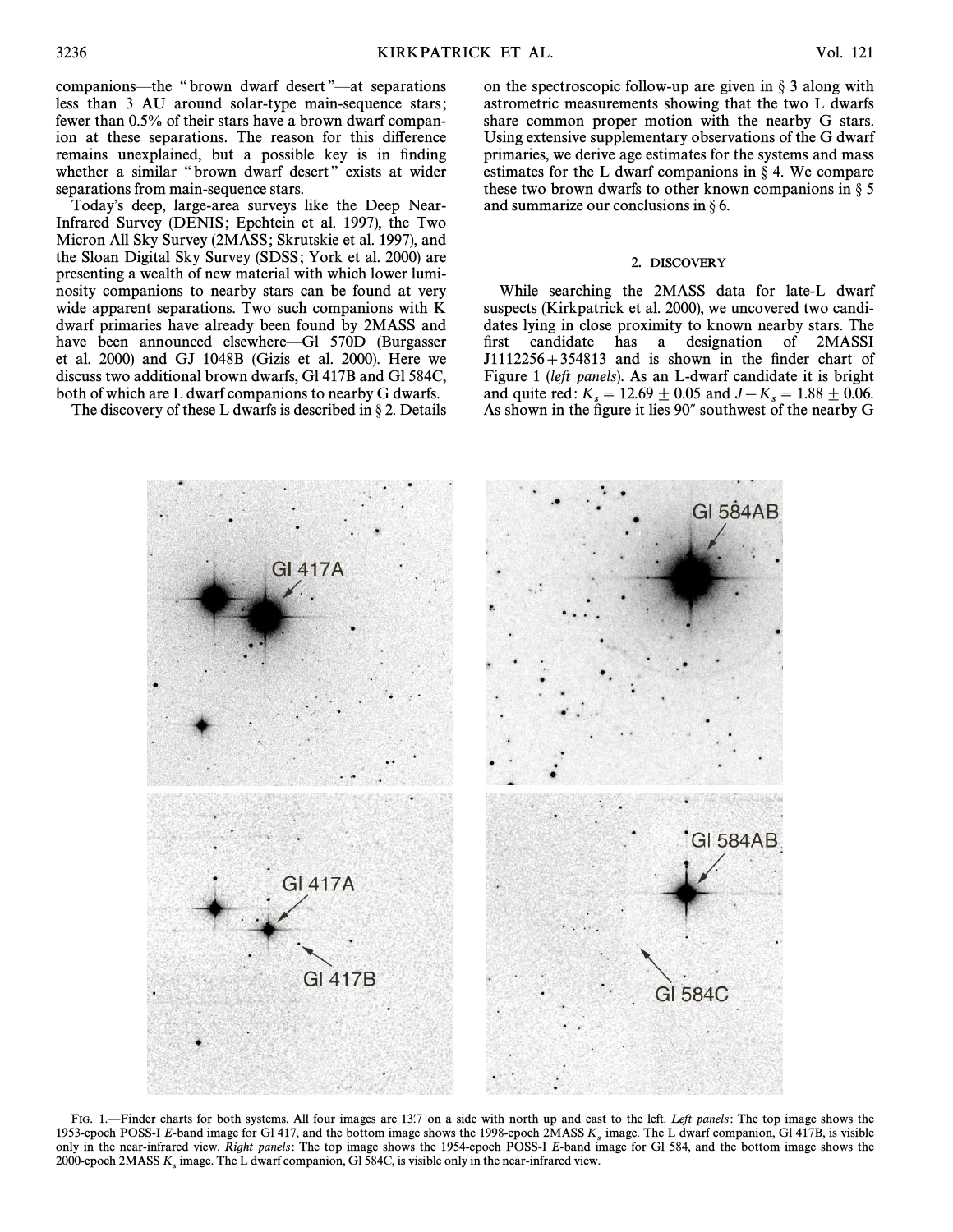dwarf Gl 417 (aka HR 4345, HD 97334, BD +  $36^{\circ}2162$ ).<sup>2</sup> Hereafter we will refer to the primary as Gl 417A and the L dwarf candidate as Gl 417B.

The second candidate has a designation of 2MASSW  $J1523226 + 301456$  and is shown in the finder chart of Figure 1 (right panels). It is even redder than the previous candidate— $J-K_s = 2.09 \pm 0.13$ with  $K_s = 14.24$  $\pm$  0.07—and lies 194" southeast of the nearby G dwarf double Gl 584AB (aka  $\eta$  CrB AB, HR 5727/8, HD 137107/8,  $BD + 30^{\circ}2653$ , ADS 9617AB).<sup>3</sup> Hereafter we will refer to the L dwarf candidate as Gl 584C.

As Figure 1 shows, neither of these L dwarf candidates is visible on the POSS-I E (red) plates, indicating very red optical-minus-infrared colors. The sources are also invisible in on-line images of the POSS-II J (blue) and F (red) plates. Thus, the 2MASS images represent the first-epoch detections for both candidates.

#### 3. FOLLOW-UP OBSERVATIONS

#### 3.1. Astrometric Confirmation

The G dwarf primaries have small motions on the sky-0".29 yr<sup>-1</sup> for Gl 417A and 0".22 yr<sup>-1</sup> for Gl 584C (Perryman et al. 1997) so moderately precise astrometry is needed for speedy verification of common proper motion between the G dwarf primaries and the L dwarf companions. Toward this end, both systems have been observed at multiple epochs starting in 1999 May at the US Naval Observatory in Flagstaff, Arizona. Both Gliese systems were observed with the 61 inch Strand Astrometric Reflector using the ND9 camera. This camera employs a 3 mm  $(\sim 40^{\prime\prime})$  diameter attenuating spot deposited upon an optically flat substrate that is mounted  $\sim$  1 mm in front of the Tek2K CCD. This spot is located at the center of the  $\sim$  10′ × 10′ field of view and provides approximately 9.0 mag of compensation. Images were centered with G dwarf primaries behind the spot so that both the bright primaries and L dwarf candidate secondaries could be recorded simultaneously. An astrometrically flat, wide-I interference filter ( $\lambda_c \sim 8100$  Å; FWHM  $\sim 1910$  Å) was employed for the observations.

The astrometric observations are summarized in Table 1, which gives the epochs of the observations, number of images taken, parallax factors in right ascension and declination, and the mean components of the projected tangents of the zenith distances for each set of observations. The parallax factors represent the effective triangulation baseline (in AU) at the time of observation, and the sizable, nonmonotonic variation in parallax factor over the spread of epochs assures good separation of parallax from proper motion. The components of the projected tangent of the zenith distance are relevant to potential contamination of the measures by differential color refraction (DCR; cf. Monet et al. 1992) which will be addressed below.

For the Gl 417 system, relative parallaxes and proper motions could be measured for both the A and B components using 8–10 minute integrations. A reference frame of 16 stars, well distributed around both target objects, was initially employed for the solution. Table 2A summarizes the astrometric results for Gl 417, with the first line presenting the *Hipparcos* (Perryman et al. 1997) results for the A component for comparison. The results for both A and B components from the full USNO solution (13 exposures, 16 reference stars) are given in the second and third lines.

In comparing the USNO parallax and proper motion results with the *Hipparcos* values, it is important to remember that the USNO determinations are made from narrowfield, differential measures and are, therefore, strictly "relative" to the mean parallaxes and mean proper motions of the reference stars which are both set identically equal to zero by the formal least-squares reduction algorithms. Relative parallaxes can be "corrected" to absolute by estimating the mean parallax of the reference stars employed, either from a galactic model, or better from (spectro)photometric observations of the individual stars. The *Hipparcos* results, on the other hand, are derived from global solutions to whole-sky observations of many thousands of stars and should, therefore, be truly "absolute." As discussed below, photometric observations for faint stars in the near proximity of such bright primary stars was not generally successful. However, based on other USNO parallax determinations for fields at similar Galactic latitudes as Gl 417  $(+67.3^{\circ})$ 

TABLE 1 **JOURNAL OF USNO ASTROMETRIC OBSERVATIONS** 

| Name of Object | Obs. Epoch (yr)               | Number of Obs. | $P_{R.A.}$                       | $P_{\text{decl.}}$               | $\langle Z_{\rm R.A.} \rangle$   | $\langle Z_{\text{decl}} \rangle$ |
|----------------|-------------------------------|----------------|----------------------------------|----------------------------------|----------------------------------|-----------------------------------|
| (1)            | (2)                           | (3)            | (4)                              | (5)                              | (6)                              | (7)                               |
| $G1 417B$      | 1999.38                       | 4              | $-0.878$                         | $+0.491$                         | $+0.301$                         | $+0.017$                          |
|                | 2000.10                       | 4              | $+0.475$                         | $+0.257$                         | $-0.117$                         | $+0.010$                          |
|                | 2000.35                       | 5              | $-0.793$                         | $+0.556$                         | $-0.090$                         | $+0.011$                          |
| Gl $584C$      | 1999.38<br>2000.34<br>2000.51 | 3              | $-0.072$<br>$+0.128$<br>$-0.751$ | $+0.773$<br>$+0.731$<br>$+0.624$ | $+0.243$<br>$+0.055$<br>$+0.073$ | $+0.104$<br>$+0.084$<br>$+0.084$  |

 $2$  The field around Gl 417A contains several relatively bright stars. BD +36°2164 ( $V = 7.2$ ) lies ~156" to the northeast of Gl 417A ( $\tilde{V} = 6.4$ ). The Hipparcos parallax and proper motion measurements (Perryman et al. 1997) for this star show that it is unassociated with G1417A. A dimmer star  $(V = 12.3)$  referred to as BD +36°2162C is located ~86″ southeast of Gl 417A. This star has no Hipparcos measures, but it is also unassociated because a comparison of the DSS and XDSS images shows that it exhibits no detectable proper motion (whereas that of Gl 417A is obvious). Another bright star, BD + 36°2165 (LHS 2373;  $V = 9.8$ ), is located  $\sim$  312" southeast of Gl 417A. This star exhibits motion that is larger and along a substantially different position angle than that of Gl 417A, and Hipparcos also finds a much greater distance. Hence, this object is also not associated.

<sup>&</sup>lt;sup>3</sup> Two other relatively bright stars are also listed in various catalogs as members of this system. A star known as BD +30°2653C (ADS 9617C,  $V = 13.4$ ) is located 72" due north of Gl 584AB. Another star, ADS 9617D  $(V = 11.0)$  is located 217" to the northeast of Gl 584AB. A comparison of the 1954-epoch POSS-I images to the 2000-epoch 2MASS images shows that neither of these stars shares the proper motion of Gl 584AB, so neither is physically associated.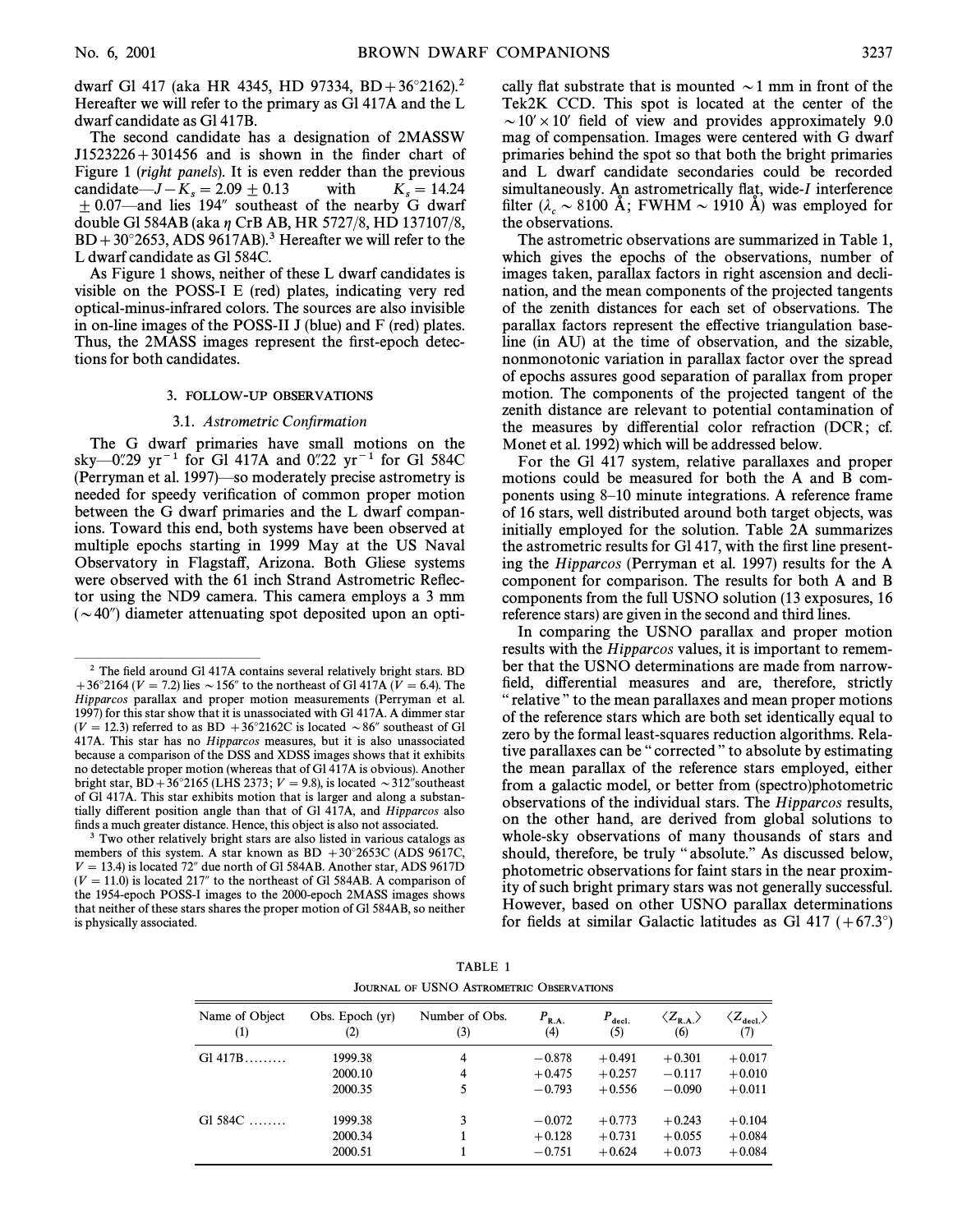TARIE 2A COMPARATIVE ASTROMETRY FOR Gl 417

| Component | $\pi$ (mas)  | $\mu$ (mas yr <sup>-1</sup> ) | $\theta$ (deg)  | Source and Comments                      |
|-----------|--------------|-------------------------------|-----------------|------------------------------------------|
| (1)       | (2)          | (3)                           | (4)             | (5)                                      |
| Gl.417A   | $46.0 + 0.9$ | $291.0 + 01.0$                | $238.7 + 0.1$   | Hipparcos                                |
| $G1417A$  | $44.3 + 1.5$ | $286.8 + 04.4$                | $239.8 + 1.4$   | USNO; no DCR correction;                 |
| $G1417B$  | $41.0 + 8.9$ | $277.3 \pm 13.2$              | $235.7 + 2.6$   | $13 \text{ exp.}; 16 \text{ ref. stars}$ |
| Gl.417A   | $45.2 + 1.2$ | $287.2 + 04.3$                | $240.3 + 1.4$   | USNO; no DCR correction;                 |
| $G1417B$  | $48.1 + 5.7$ | $292.0 + 08.9$                | $236.8 + 1.8$   | $12 \text{ exp.}; 16 \text{ ref. stars}$ |
| $G1417A$  | $43.9 + 1.2$ | $285.2 + 04.4$                | $240.8 + 1.5$   | USNO; no DCR correction;                 |
| $G1417B$  | $46.3 + 5.5$ | $291.6 + 08.9$                | $236.5 \pm 1.9$ | $12 \text{ exp.}; 10 \text{ ref. stars}$ |
| $G1 417A$ | $44.5 + 1.5$ | $286.1 + 04.4$                | $239.7 + 1.4$   | $USNO$ ; 13 exp.; 16 ref. stars;         |
| $G1417B$  | $40.7 + 8.6$ | $287.5 + 12.6$                | $237.1 + 2.5$   | DCR with $V-I = 1.0$ for ref stars       |
| Gl.417A   | $45.0 + 1.6$ | $284.4 + 04.4$                | $239.5 + 1.4$   | $USNO$ ; 13 exp.; 16 ref. stars;         |
| $Gl.417B$ | $39.0 + 8.5$ | $285.8 + 12.7$                | $236.9 + 2.5$   | DCR with $V-I = 1.7$ for ref. stars      |

and where similarly faint reference stars were observed individually with  $V, V-I$  photometry, we can estimate a correction from relative to absolute parallax of approximately  $0.9 + 0.2$  milliarcsec (mas) for the USNO determinations. In making comparisons between the USNO and Hipparcos parallax values, this amount should be added to the USNO relative parallaxes presented in Table 2A. When this is done, the agreement between the USNO and Hipparcos parallax results are very satisfactory and justify adopting the better determined Hipparcos astrometry for further discussions of the Gl 417 system.

Alternate, equally viable, solutions employing various subsets of the full USNO data have been investigated. For example, one of the observations at epoch 2000.35 is noticeably weak, and the residuals for it stand out as  $> 2 \sigma$  outliers. If that observation is rejected, the results presented in the fourth and fifth lines of Table 2A are obtained. In addition, six of the 16 reference stars employed in the previous solutions are either quite weak on several frames or fall in the region of the field affected by reflected light off of the compensation spot. If we further remove them from the astrometric solution, the results presented on the sixth and seventh lines are obtained. These are just example results from an array of solutions carried out for various combinations of exposure frames and reference stars. They are presented to demonstrate that, although the observational data is admittedly limited, the solutions they yield are indeed quite robust and do support the physical relationship between the G dwarf primary and the L dwarf secondary—that is, that the two objects are at the same distance and share a common proper motion.

The solutions presented thus far have not included any correction for differential color refraction (DCR). The wide-I filter employed for the observations has been in routine use on the USNO parallax program since 1992 and a DCR correction for it has been calibrated using the method described in  $\S 3.2$  of Monet et al. (1992). The resulting relation is essentially the same as shown in Figure 4 of that paper for the STWIDER bandpass but with an amplitude only 0.252 times as large. As in the case of the STWIDER calibration, the wide-I calibration has only been measured for stars as red as late M dwarfs. Extrapolation of this calibration to redder L dwarfsespecially to late L dwarfs, where the strong, broad KI absorption alters the energy distribution within the wide-I bandpass significantly—is at best valid for observations confined to small range of hour angles. As the data in Table 1 show, the astrometric exposures presented here were mostly centered within 45 minutes of the meridian and there is only a small correlation between projected tangent of the zenith distance and parallax factor. Hence, we anticipate that the effects of DCR on the astrometry presented should not be too large.

Due to observational constraints, only rough estimates of the DCR effects are possible. Measures of  $V-I$  colors for both the L dwarfs and the astrometric reference stars were not possible using USNO telescopes and instrumentation. The L dwarfs are simply too faint at  $V$  band and even attempts to observe them at R band were unsuccessful. Even the reference stars were, in most cases, unobservable due to the larger amounts of scattered light from the G dwarf primaries at V band. Hence, estimated colors have been adopted to illustrate the potential effect that DCR might produce.

Examination of reference star photometry for 23 USNO fields at similarly high Galactic latitudes shows that the majority of reference stars have  $V-I$  colors between 0.8 and 2.5. Only an occasional star might be as blue as 0.6 or as red as 2.8. For six fields employing faint reference stars, the median  $V-I$  colors of those stars ranged from 1.13 to 1.68. Therefore, solutions including DCR corrections were run assuming that all reference stars employed for the Gl 417 field had either  $V - I = 1.0$  or  $V - I = 1.7$ . For Gl 417A the measured value of  $V-I = 0.67$  was adopted from Hipparcos. For Gl 417B, a value of  $V-I = 6.\overline{2}$  was assumed based on the measured value of  $V-I = 6.2 \pm 0.5$  obtained for  $2MASSW$  1507476 $-162738$  which is bright enough to be measured at V band and which has a similar spectral type (L5) as Gl 417B (L4.5).

The astrometric solutions including these DCR estimates are given on the eighth through eleventh lines of Table 2A. Small but significant changes in the formal numbers are seen—especially for the L dwarf component—when these results are compared with the solutions neglecting DCR.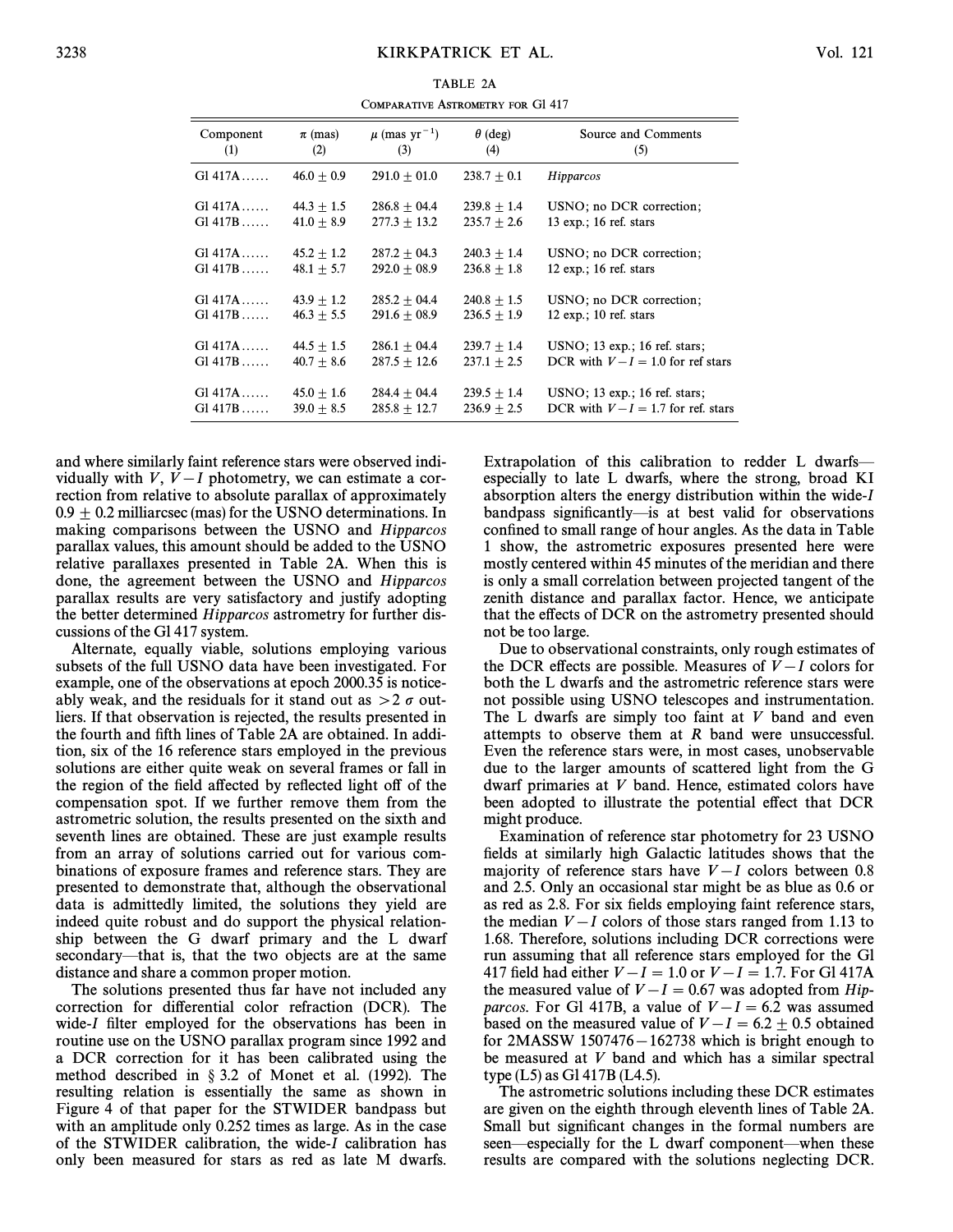However, the Table 2A results—which include just a few examples from an array of solutions carried out for various combinations of exposure frames, reference stars, and DCR estimates—demonstrate that, while the formal numbers can change somewhat (as expected), in all cases the solutions support a physical relationship between the G dwarf primary (Gl 417A) and the L dwarf secondary (Gl 417B). Hence, we feel well justified in adopting the better determined Hipparcos astrometry in further discussions of the Gl 417 system.

The observational situation for the Gl 584 system was much more difficult. The primary pair of G dwarfs, Gl 584AB, are recorded by the 61 inch telescope as partially resolved; that is, not sufficiently separated for astrometric measure of individual components and not sufficiently blended to permit reliable astrometry of the combined light. Furthermore, even when the AB pair was exposed to saturation behind the 9.0 mag compensation spot, the L dwarf candidate companion was not recorded due to its extreme faintness at I band. Following several trial exposures with the AB pair moved to the edge of the CCD field or even off the CCD, it was decided to leave the field positioned with the AB pair behind the spot since this arrangement seemed to reduce the glare of scattered light from the AB pair into the region of the L dwarf. Exposure times of 20, 30, and 40 minutes were used at epoch 1999.38, and the results have relatively low S/N. Single 90 minute exposures were used at epochs 2000.34 and 2000.51 and gave better results.

Due to the increased amounts of scattered light from longer exposure times, the faintness of Gl 584C, and the location of the target well into one quadrant of the usable field, the results for Gl 584C are much less definitive. Only seven reference stars were usable, and three of these are very faint. With only a limited number of exposures and a poor reference frame, alternate solutions were not possible or gave very unsatisfactory results. Table 2B gives the Hipparcos solution for Gl 584AB along with USNO solutions first without a DCR correction and then with DCR estimates assuming a very uncertain  $V-I = 6.5$  for Gl 584C. The agreement of the non-DCR USNO parallax solution with the *Hipparcos* value appears to be highly fortuitous, since the two DCR solutions show little agreement with the non-DCR solution. However, the proper motions from all three USNO solutions agree well enough with the Hipparcos results that it is very likely that Gl 584C has a physical relationship with Gl 584AB and is at the same distance. For further discussion we assume this to be the case and adopt the Hipparcos astrometry for the Gl 584 system.

## 3.2. Spectroscopic Confirmation

Gl 417B and Gl 584C were observed in 1998 December and 1999 March using the Low Resolution Imaging Spectrograph (LRIS; Oke et al. 1995) at the 10 m W. M. Keck Observatory on Mauna Kea, Hawaii. Table 3 contains a log of the observations.<sup>4</sup> A 400 g mm<sup> $-1$ </sup> grating blazed at 8500 Å was used with a 1" slit and  $2048 \times 2048$ CCD to produce  $9 \text{ Å}$  resolution spectra covering the range  $6300-10100$  Å. The OG570 order-blocking filter was used to eliminate second-order light. The data were reduced and calibrated using standard IRAF routines.A1s dark exposure was used to remove the bias, and quartz-lamp flat-field exposures were used to normalize the response of the detector. The individual stellar spectra were extracted and sky subtracted using the "apextract" routine in IRAF, allowing for the slight curvature of a point-source spectrum viewed through the LRIS optics and using a template where necessary. Wavelength calibration was achieved using  $neon + argon$  arc lamp exposures taken after each program object. Finally, the spectra were Ñux-calibrated using observations of standards LTT 9491, Hiltner 600, LTT 1020, and Feige 56 from Hamuy et al. (1994). As these data were taken as part of our general spectral classification campaign, no data were acquired for telluric absorption correction. Hence, the Earth's atmospheric  $O_2$  bands at 6867–7000, 7594–7685 Å and  $H_2O$  bands at 7186–7273, 8161–8282,  $\sim$  8950–9300,  $\sim$  9300–9650 Å are still present in the spectra. For all observations the slit was oriented at the parallactic angle to eliminate problems associated with differential refraction.

As shown in Figure 2, the spectra of both objects confirm that these are L dwarfs. The classifications for these two objects, which are fully discussed in Kirkpatrick et al. (2000), are L4.5 V for Gl 417B and L8 V for Gl 584C. Both objects exhibit Li I absorption at  $6708$  Å, as illustrated in the insets in Figure 2. The Li I absorption has an equivalent width of 11.5  $\AA$  for Gl 417B and 7.4  $\AA$  for Gl 584C, though the spectrum of Gl 584C is much noisier in this wavelength regime. The presence of lithium absorption indicates that these two L dwarfs are substellar (Rebolo, Martín,  $\&$ Magazzu` 1992).

#### 3.3. Spectrum Variability in Gl 584C

A comparison of the 1998 December 24 and 25 spectra of Gl 584C shows evidence for variability in some of the

 $4$  The other L dwarfs listed in this table are discussed in § 4.2.

ÈÈÈÈÈÈÈÈÈÈÈÈÈÈÈ

| TABLE 2B                                 |
|------------------------------------------|
| <b>COMPARATIVE ASTROMETRY FOR G1 584</b> |

| Component<br>(1) | $\pi$ (mas)<br>(2) | $\mu$ (mas yr <sup>-1</sup> )<br>(3) | $\theta$ (deg)<br>(4) | Source and Comments<br>(5)                                            |
|------------------|--------------------|--------------------------------------|-----------------------|-----------------------------------------------------------------------|
| $GI$ 584AB       | $53.7 + 1.2$       | $216.7 + 01.7$                       | $144.5 + 0.1$         | Hipparcos                                                             |
| $G1 584C$        | $51.7 + 5.4$       | $219.0 + 03.0$                       | $132.5 + 1.0$         | USNO: no DCR correction:<br>$5 \exp$ ; 7 ref. stars                   |
| $G1 584C$        | $35.7 + 1.7$       | $214.9 + 01.9$                       | $133.5 + 1.0$         | $USNO$ ; 5 exp.; 7 ref. stars;<br>DCR with $V-I = 1.0$ for ref. stars |
| $G1 584C$        | $39.4 + 2.2$       | $215.6 + 02.0$                       | $133.3 + 1.1$         | $USNO$ ; 5 exp.; 7 ref. stars;<br>DCR with $V-I = 1.7$ for ref. stars |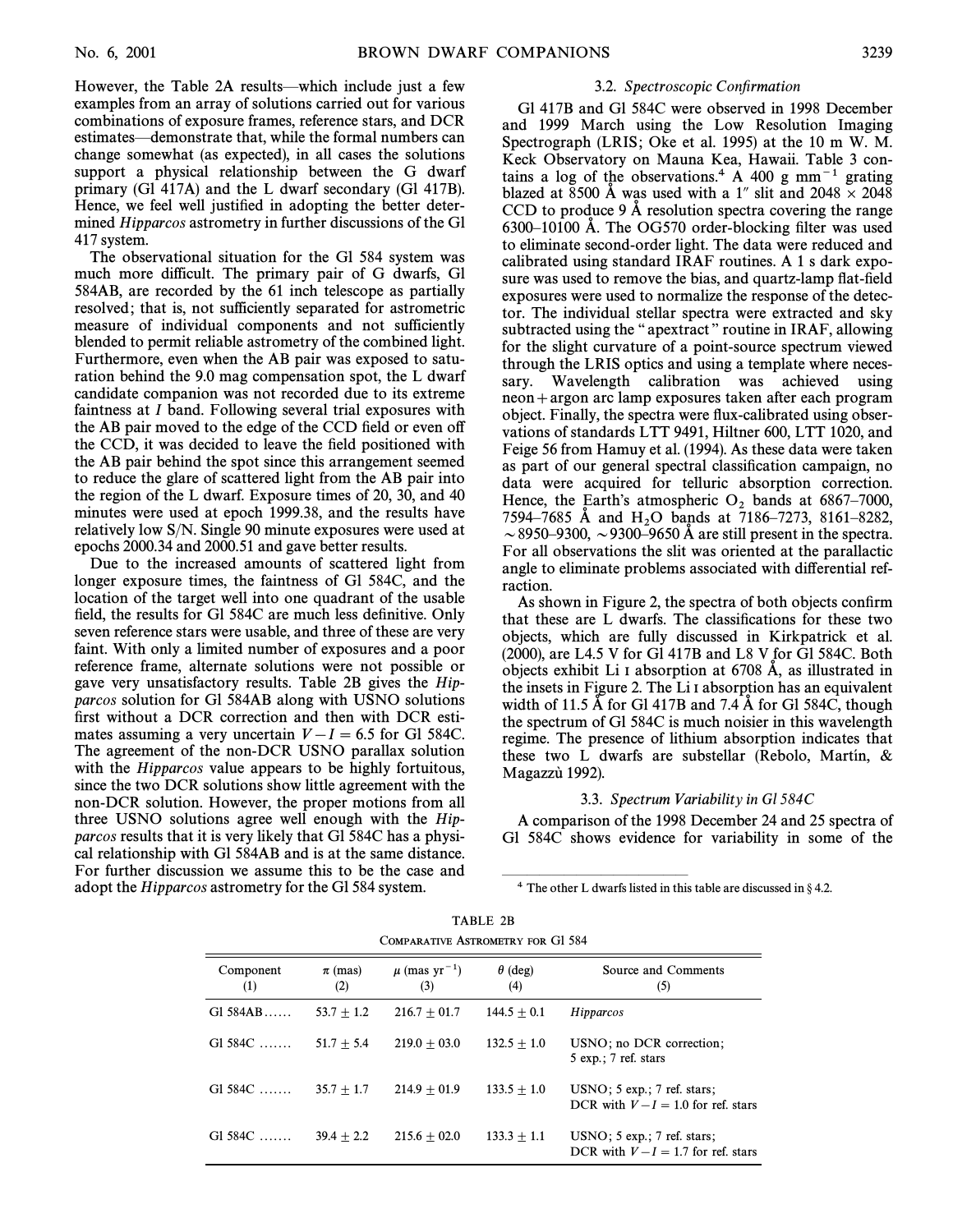TABLE 3 JOURNAL OF LRIS OBSERVATIONS FOR L DWARF COMPANIONS

| Name of L Dwarf<br>(1) | 2MASS Designation<br>(2)                | Obs. Date (UT)<br>(3)                                    | <b>Exposure Time</b><br>(s)<br>(4) |
|------------------------|-----------------------------------------|----------------------------------------------------------|------------------------------------|
| $G1417B$               | $2MASSI$ J1112256 + 354813 <sup>a</sup> | 1998 Dec 14<br>1999 Mar 04<br>1999 Mar 05                | 1200<br>1200<br>3600               |
| $Gl. 584C$             | $2MASSW$ J1523226 + 301456              | 1998 Dec 24<br>1998 Dec 25<br>1999 Mar 04<br>1999 Mar 31 | 3600<br>4600<br>3600<br>4800       |
| $G$ 196-3B             | $2MASSW$ J1004207 + 502300              | 1999 Mar 04<br>1999 Mar 05                               | 2400<br>3600                       |
| $GJ$ 1001B             | 2MASSW J0004348-404405                  | 1999 Jul 17                                              | 1200                               |
| $GJ$ 1048B             | 2MASSI J0235599-233120                  | 2000 Aug 23                                              | 844                                |

 $^a$  Also known as 2MASSW J1112257 + 354813 (Kirkpatrick et al. 2000).

feature strengths, prompting us to reobserve it again on 1999 March 04 and 31. A more detailed observing log for Gl 584C is given in Table 4. As shown in the table, each night consisted of three or four back-to-back 20 minute integrations except for the last observation on 1998 December 25, which was cut short by advancing twilight.

Each of these individual exposures is shown in Figure 3 except for those of 1999 March 04, a night riddled by variable seeing and possibly light cirrus. There is excellent agreement in the overall spectral shape of the 11 individual integrations, but subtle differences are also seen.

Figure 4a shows details of the 11 spectra over the  $8350$ – 9050 A region. There is no appreciable telluric absorption in this wavelength range, but the telluric emission, as shown in Figure 4b, is comprised of myriad OH and  $O_2$  lines, all of which are blended at this resolution. Despite the strong sky lines, this telluric emission is easily subtracted from the L dwarf spectra, leaving only slight residuals at the 1% level. Individual spectra on 1998 December 25, for example, show excellent agreement despite the fact that the  $O_2$  and OH emission is greatly enhanced in the first, high–air mass spectra relative to the later ones. On any given night the shape of the spectrum in this region repeats well, but discrepancies in the band strength near  $8650 \text{ Å}$  exist from one night to the next. Based on this figure we argue that this effect cannot be a consequence of poor sky subtraction. We therefore conclude that the variability see in Figure 4a is inherent to the L dwarf itself.

Figure 5 shows details of the same spectra but in the  $9050-9750$  Å region. Again, individual spectra for a particular night are internally self-consistent, but comparisons between nights reveal discrepancies. In this case, the discrepancies are found in the 9250–9600 Å  $H_2O$  absorption hand which has (as stated in  $\frac{8}{3}$ , 3.2) not been corrected for band, which has (as stated in  $\S$  3.2) not been corrected for

| TABLE 4                                                      |  |
|--------------------------------------------------------------|--|
| <b>DETAILED JOURNAL OF KECK LRIS OBSERVATIONS OF G1 584C</b> |  |

| Observation Date (UT)<br>(1) | UT at Start<br>(2) | Air Mass at Start<br>(3) | <b>Exposure Time</b><br>(s)<br>(4) | Seeing<br>(arcsec)<br>(5) | Moon<br>(6)     | Sky<br>(7)  |
|------------------------------|--------------------|--------------------------|------------------------------------|---------------------------|-----------------|-------------|
| 1998 Dec 24                  | 14:37              | 2.52                     | 1200                               | 1.0                       | Below horizon   | Clear       |
|                              | 14:58              | 2.14                     | 1200                               | 1.0                       |                 |             |
|                              | 15:21              | 1.84                     | 1200                               | 1.0                       |                 |             |
| 1998 Dec $25$                | 14:43              | 2.33                     | 1200                               | 1.1                       | Below horizon   | Clear       |
|                              | 15:03              | 2.00                     | 1200                               | 1.2                       |                 |             |
|                              | 15:25              | 1.77                     | 1200                               | 1.4                       |                 |             |
|                              | 15:46              | 1.59                     | 1000                               | 1.4                       |                 |             |
| 1999 Mar $04$                | 14:01              | 1.04                     | 1200                               | 0.8                       | 95% illum.,     | Lt. cirrus? |
|                              | 14:29              | 1.02                     | 1200                               | 1.1                       | $49^\circ$ away |             |
|                              | 14:50              | 1.01                     | 1200                               | 1.5                       |                 |             |
| 1999 Mar $31^{\circ}$        | 14:02              | 1.04                     | 1200                               | 0.6                       | $100\%$ illum.  | Clear       |
|                              | 14:23              | 1.06                     | 1200                               | 0.6                       | $50^\circ$ away |             |
|                              | 14:44              | 1.09                     | 1200                               | 0.6                       |                 |             |
|                              |                    |                          |                                    |                           |                 |             |
|                              | 15:05              | 1.13                     | 1200                               | 0.6                       |                 |             |

a This was a night of service observing.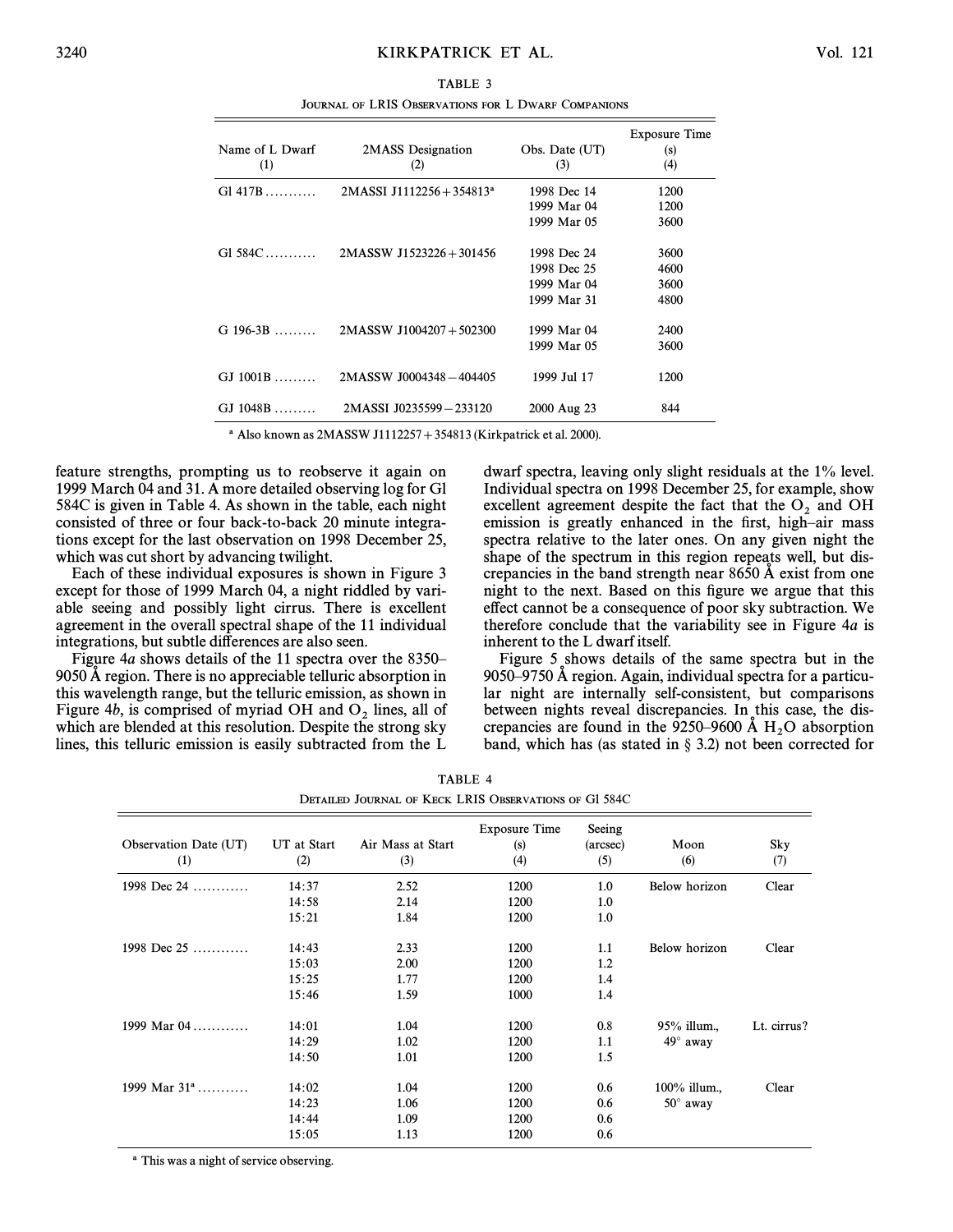

FIG. 2—Spectra of the L dwarfs. (a) A 6000 s sum of the Gl 417B observations listed in Table 3. Shown in the inset is a detailed view of the spectrum between 6600 and 6800 Å to highlight the lithium absorption at 6708 Å. (b) A 13,000 s sum of the 1998 December 24, 1998 December 25, and 1999 March 31 observations listed in Table 3. The inset shows a detailed view near the lithium absorption line at 6708 Å, but here only the 8200 s sum of the 1998 December data is shown as those data have the best signal-to-noise in this region of the spectrum. In both the full panels and the insets, spectra have been normalized to one at 8250 Å. Prominent spectral features have been labeled in panel  $(a)$ .

telluric  $H_2O$  absorption at the same wavelengths. Our experience at Keek on other clear runs where telluric absorption rience at Keck on other clear runs where telluric absorption corrections were applied in this wavelength regime indicates that the depths of these telluric  $H_2O$  bands can vary by at  $He$  at  $10\%$  from one clear night to the next. The change seen least 10% from one clear night to the next. The change seen here between the 1998 December 24 and 25 spectra is  $\sim$  15%. Hence, the changes seen in the 9250–9600 Å region may simply be due to variations in telluric  $H_2O$  absorption.<br>A rigorous monitoring program specifically designed to A rigorous monitoring program specifically designed to correct for telluric absorption would be able to determine whether or not a portion of the  $H_2O$  variations seen here is intrinsic to the L dwarf itself intrinsic to the L dwarf itself.

Figure 6a shows comparisons of the summed spectra for each night. Overall, the spectral slope repeats well from night to night as do the strengths of the Cs I lines. Pairwise overplots in Figures  $6b-6f$  demonstrate the nightly differences suggested by the individual spectra in Figures 4 and 5. These overplots show the magnitude of the variability in the 8600–8700 Å region longward of the CrH bandhead and the possible variability in the  $H_2O$  band longward of 9300 Å.<br>Variability has been reported previously in the spectra

Variability has been reported previously in the spectra of other cool dwarfs. Tinney & Tolley (1999) reported variability in the integrated light of two  $30$  Å wide bandpasses centered at  $8570$  and  $8725$  Å in the M9 brown dwarf LP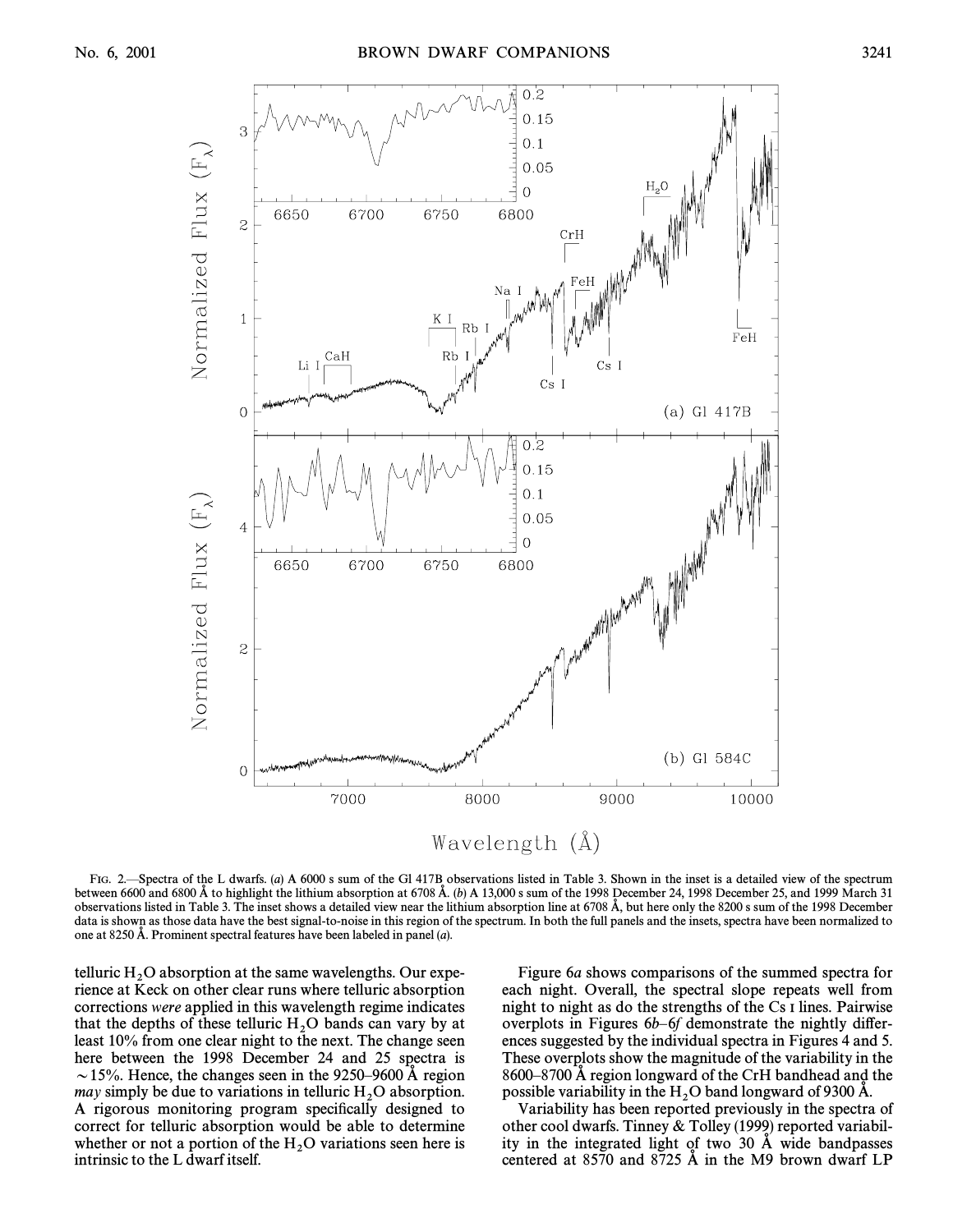

Wavelength (Å)

FIG. 3. Spectra of Gl 584C from each of the 11 individual integrations taken on 1998 December 24, 1998 December 25, and 1999 March 31 (UT). Also listed are the start times of each integration. Each spectrum has been normalized to one at 8250 Å, and integral offsets have been used to separate the spectra vertically.

944-20. This is in the same spectral region where we see variability in Gl 584C, and in the case of LP 944-20 the variation was detected in a 2 hr time interval. Variability has also been observed by Nakajima et al. (2000) in the near-infrared spectrum of the T dwarf SDSSp  $J162414.37 + 002915.6$ . Here the time span was only 80 minutes, but slight changes were nonetheless seen in the depths of some features assumed to be  $H_2O$ . Bailer-Jones &  $M$ Mundt (1999, 2001) have also detected photometric variability at I band in three L dwarfs and one late-M dwarf. In those studies, the L1.5 dwarf  $2MASSW$  J1145572 + 231730 was shown to have a variability whose period does not repeat from one observing season to the next.

The variations seen in Gl 584C as well as the other cool dwarfs noted above may be a consequence of inhomogeneities in the photosphere. Such inhomogeneities would produce changes in the integrated light as the dwarf rotates. This hypothesis is supported, at least in part, by evidence that the rotation period of these cool dwarfs has a similar timescale as the observed variations, typically a few hours as measured via v sin i by Basri et al. (2000) and Schweitzer et al. (2001). What are these photospheric irregularities ? An analogy to low-mass stars might suggest starspots—regions of cooler temperature and increased magnetic activity. An analogy to planets might suggest irregularly distributed " clouds" or bands in the atmosphere, the condensates blocking warmer layers below and producing chemical

differentiation higher in the atmosphere. Bailer-Jones  $\&$ Mundt (2001) find that photometric variability is more common in L dwarfs than in late-M dwarfs; since chromospheric activity is seen to drop from late-M to early-L (Gizis et al. 2000), these authors suggest that starspots are unlikely to be the correct explanation. Moreover, the lack of signiÐcant periods in any of the confirmed variables leads them to conclude that if the inhomogeneities are due to surface features, they must evolve on timescales shorter than their observation baseline (typically 3–6 days). Additional observations are badly needed to quantify the variations—their amplitudes, their timescales, and the spectral features most affected—before we can begin to sort out the reasons behind them.

#### 4. AGE AND MASS ESTIMATES

Because the primaries in both systems are bright, wellstudied G dwarfs, we can use published observations to estimate their ages.<sup>5</sup> We can then use those age estimates to constrain the masses of the L dwarfs themselves if we assume that the G dwarf primaries are coeval with their companions.

There are four main observational characteristics that can in principle be used to assign ages to solar-type stars : (1) chromospheric and coronal activity—in general the older the star, the less active it is<sup>6</sup>; (2) metallicity—this should be a direct reflection of the material, perhaps processed and recycled in previous generations of stars, from which it formed; (3) lithium abundance—for G dwarfs, the observed lithium abundance declines with time as the initial lithium is slowly destroyed and not replenished; (4) space velocity—on average this increases with age as objects in the galaxy undergo velocity boosts over their lifetimes due to encounters with giant molecular clouds.

All four of these measurements can also be intercompared on an ensemble of nearby stars to identify young, comoving, stellar kinematic groups. Establishing membership in a group is an even more valuable indicator of age since the properties of all members of the group can be used to determine a more reliable age for the group as a whole. In  $§$  4.1 we present the available data to establish an age for each system. In  $\S$  4.2 we use those age determinations to estimate masses for the L dwarf companions.

#### 4.1. Ages

# 4.1.1. Estimates from Chromospheric and Coronal Activity

## 4.1.1.1.  $X$ -Ray Luminosities

There are several measurements that can be made to determine the level of chromospheric activity. One such indicator is the fraction of the star's luminosity emitted at X-ray wavelengths. The logarithm of this quantity ( $log (L_X/L_{bol})$ , Table 5) is plotted against  $B-V$  color in Figure 7 for the G dwarfs Gl 417A, Gl 584AB, and the Sun Figure 7 for the G dwarfs Gl 417A, Gl 584AB, and the Sun. Also shown for comparison are the  $log (L_X/L_{bol})$ -values for members of the Pleiades and Hyades clusters as listed in members of the Pleiades and Hyades clusters as listed in

ÈÈÈÈÈÈÈÈÈÈÈÈÈÈÈ

<sup>&</sup>lt;sup>5</sup> For an overview of age dating for main-sequence stars of all types, see Lachaume et al. (1999).

<sup>6</sup> A sustained level of activity is expected in very close binary systems where tidal influences can counteract the trend of decreasing rotation with time. Such should not be the case for Gl 584AB since the pair is a relatively wide system of separation 16 AU (Mason et al. 1999). Here the observed measures of activity should still be a valid reflection of age.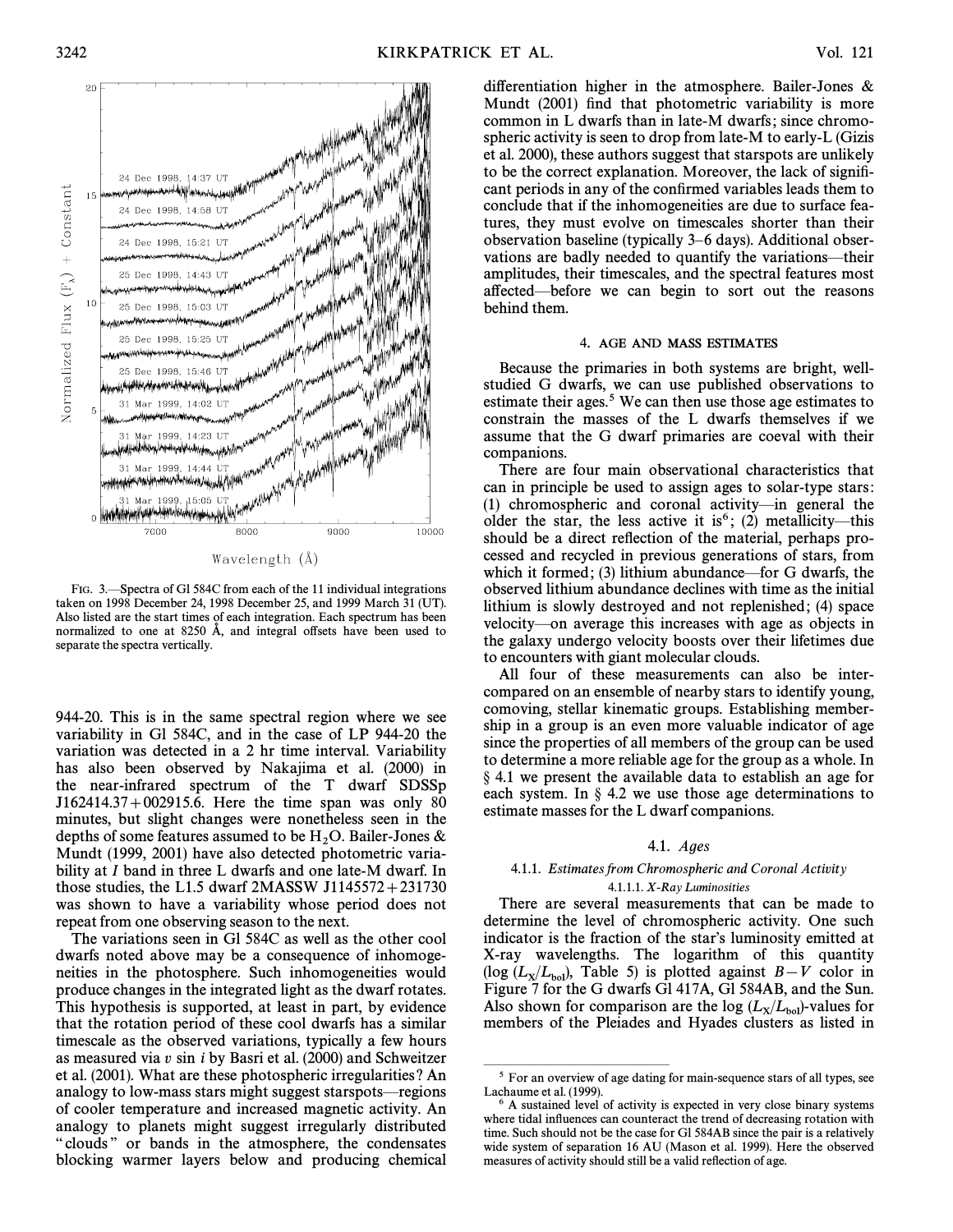

FIG.  $4-(a)$  Detailed views of the 8350–9050 Å region for each of the 11 spectra shown in Fig. 3. Noteworthy spectral features are marked. (b) Night sky emission spectra for the same 11 integrations. These spectra are a forest of OH and  $O_2$  emission lines blended at this resolution. The scaling and ordering of the spectra are the same as in Fig. 3.

Stern, Schmitt, & Kahabka (1995), Hempelmann et al. (1995), Micela et al. (1999), and Krishnamurthi et al. (1998). The figure shows that both Gl 417A and Gl 584AB are more X-ray active than the Sun with Gl 417A more active than Gl 584AB. Based on this plot alone, Gl 584AB looks older than the average Hyad (625  $\pm$  50 Myr; Perryman et al. 1998). Gl 417A appears somewhat younger than the Hyades but not inconsistent with the age of the Pleiades  $\sim$  125 Myr; Stauffer, Schultz, & Kirkpatrick 1998).

Gaidos (1998) derives a relation between  $\log (L_x/L_{bol})$ <br>d age for the evolving Sun using empirical relations for and age for the evolving Sun using empirical relations for the time dependence of a sunlike star's luminosity, the time dependence of rotation rate, and the dependence of X-ray luminosity on rotation period :

$$
\log (L_{\rm X}/L_{\rm bol}) = -6.38 - 2.6\alpha \log \left(\frac{t}{4.6}\right) + \log \left[1 + 0.4\left(1 - \frac{t}{4.6}\right)\right],\qquad(1)
$$

where t is age in Gyr and  $\alpha$  is the exponent in equation (3) below. Here equation (1) has been adjusted to yield the solar value listed in Table 5. Because both Gl 417A and Gl 584AB are very similar in spectral type to the Sun, we can use this relation to estimate crude ages for the two G dwarf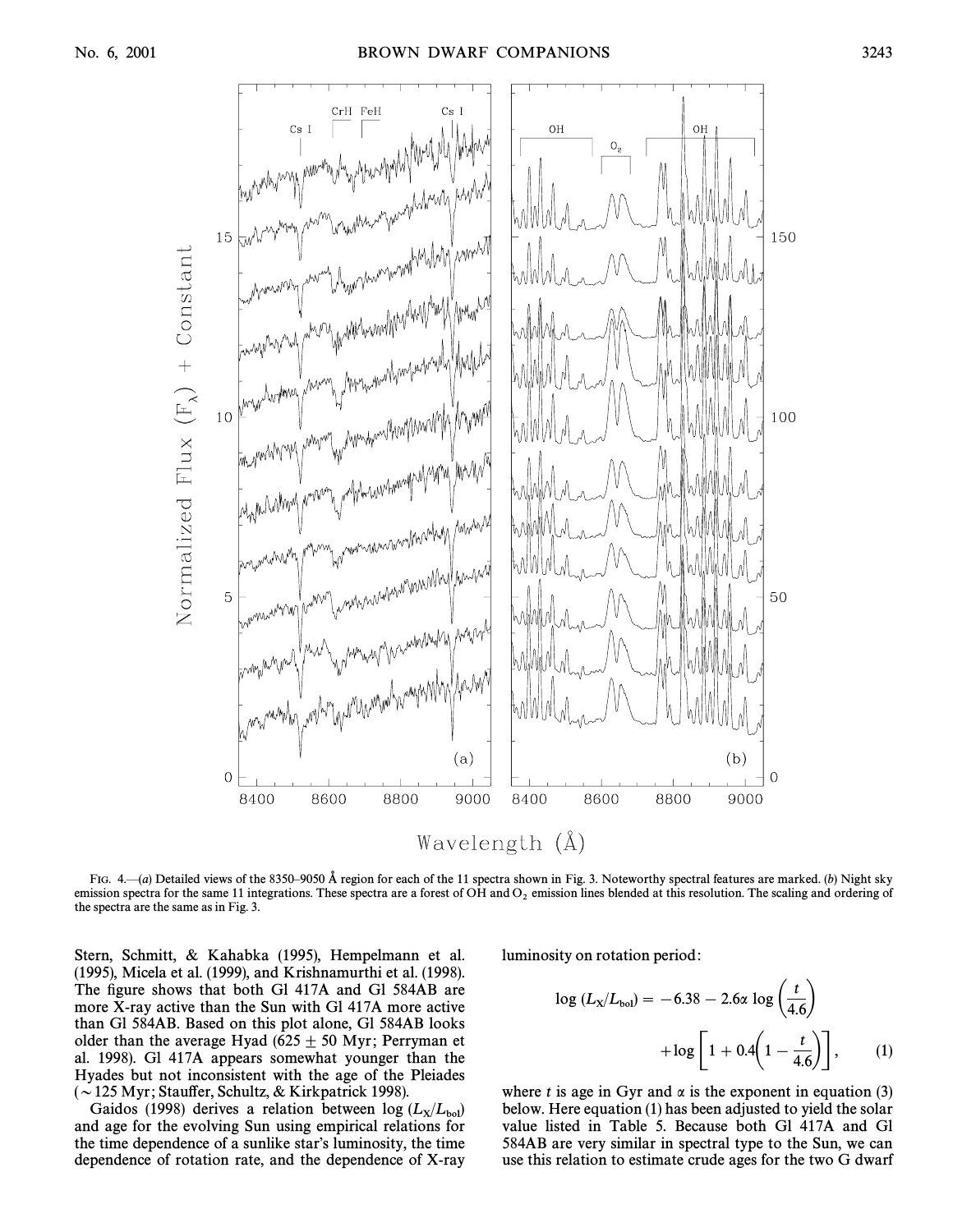

FIG. 5.—Same as Fig. 4 except for the 9050–9750 Å region

systems: 80–250 Myr for Gl 417A and  $\sim$  2 Gyr for Gl 584AB.

#### 4.1.1.2. Emission in Ca II

A second activity indicator is the fraction of the total luminosity emerging as chromospheric emission in the Ca II H and K lines. The logarithm of this quantity (log  $R'_{HK}$ , Table 5) is plotted against  $B-V$  color in Figure 8 for the G dwarf systems listed in Table 5. Values for Hyades stars (Duncan et al. 1984) are also shown as well as mean values for several other clusters. Gl 417A emits a larger percentage of its total flux in chromospheric emission than does Gl 584AB. Whereas Gl 584AB has an  $R'_{HK}$  index implying an age greater than the Hyades, Gl 417 is most likely of Hyades age or younger.

Donahue (1993, 1998) gives a relation between age and chromospheric emission. This relation is derived from observed log  $R'_{HK}$ -values of stars in clusters spanning a wide range of ages and is valid for ages older than 10 Myr :

$$
\log(t) = 10.725 - 1.334R_5 + 0.4085R_5^2 - 0.0522R_5^3
$$
, (2)

where t is the age in Gyr and  $R_5 = (10^5) \log R'_{HK}$ . Using this equation, we find an age estimate for Gl 417A of  $\sim$  400 Myr and for Gl 584AB of  $\sim$  2.5 Gyr.

#### 4.1.1.3. Rotational Period

Rotational period can also be used as an age indicator since rotation rate is coupled to the internal dynamo, which drives the level of chromospheric and coronal activity. The rotational period ( $P_{\text{rot}}$ , Table 5) is plotted against  $B-V$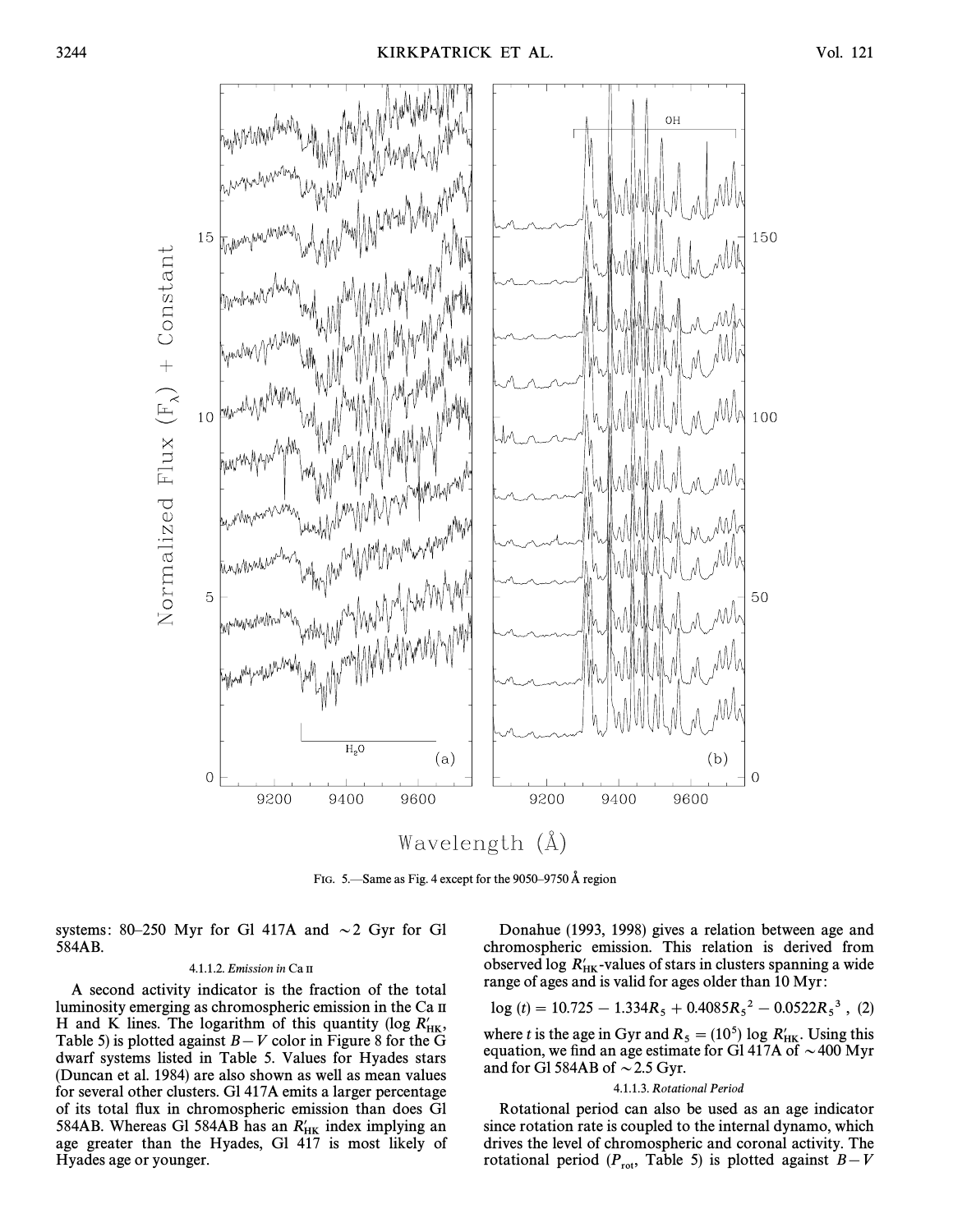

FIG.  $6$ —Comparisons of the nightly spectra of Gl 584C. (a) The region between 8400 and 10000 Å. The middle spectrum (*dashed line*) is the summed spectrum taken on 1998 December 25 and normalized to one at 8250 Å. Above and below this are the summed spectra for 1998 December 24 (solid line, offset 0.75 upward) and 1999 March 31 (solid line, offset 0.75 downward). The strongest spectral features are marked.  $(b, d, f)$  Pairwise overplots of the spectra between 8475 and 8975 Å.  $(c, e, g)$  Pairwise overplots of the spectra between 9150 and 9650 Å. The pairs shown in each panel are  $(b-c)$  1998 December 24 (solid line) and 1998 December 25 (dashed line); (d–e) 1998 December 25 (solid line) and 1999 March 31 (dashed line); (f–g) 1999 March 31 (solid line) and 1998 December 24 (dashed line).

color in Figure 9. The locus occupied by Hyades and Pleiades stars is also shown (Stern et al. 1995; Hempelmann et al. 1995; Krishnamurthi et al. 1998). The rotation period of Gl 417A implies that it is at least as young as the Hyades, while that of Gl 584AB implies an age older than the Hyades.

The period of rotation is thought to increase as a power law over time:

$$
P_{\rm rot} \propto t^{\alpha} \,, \tag{3}
$$

where the exponent most likely falls in the range  $1/2 \le \alpha \le$  $1/e$  (Skumanich 1972; Walter & Barry 1991). If we take the 25.3 day rotation period of the Sun along with a solar age of 4.6 Gyr, we can use equation (3) to estimate ages for the G dwarf systems of 150–400 Myr for Gl 417A and 850 Myr– 1.35 Gyr for Gl 584AB.

#### 4.1.1.4. Chromospheric Variations

Finally, the variation in chromospheric activity can also be used as a crude chronometer of age for solar-type stars.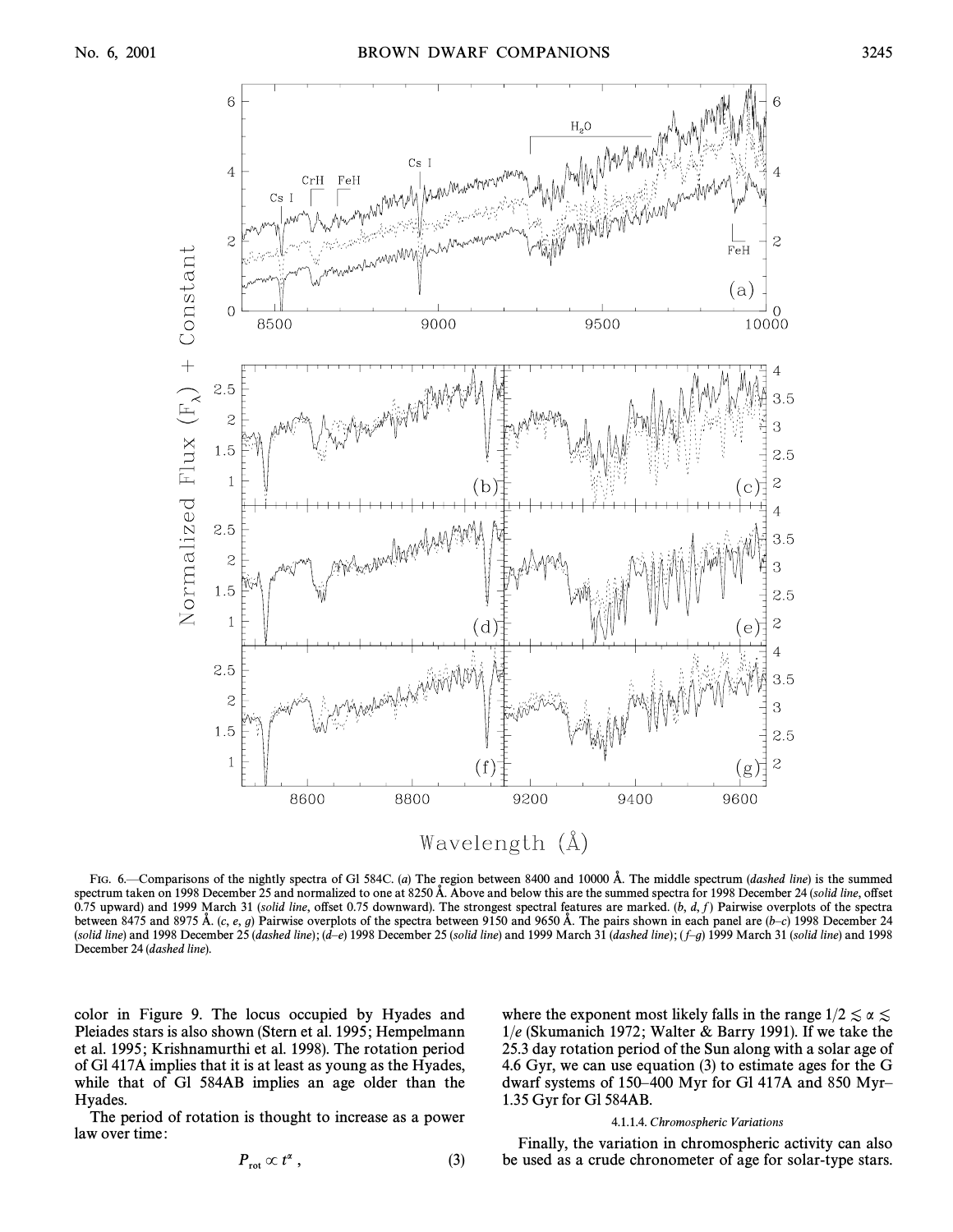|                                                   | G1 417A      |                | G1 584AB        |           | <b>SUN</b>      |           |
|---------------------------------------------------|--------------|----------------|-----------------|-----------|-----------------|-----------|
| <b>PROPERTY</b>                                   | Data         | Reference      | Data            | Reference | Data            | Reference |
| Spectral type                                     | G0V          | $\mathbf{1}$   | $G1 V + G3 V^a$ | 6         | G2V             |           |
| $B-V$                                             | 0.60         | 2              | 0.58            | 7         | 0.66            | 11        |
| Activity:                                         |              |                |                 |           |                 |           |
| $log (L_x/L_{bol})$                               | $-4.55$      | 2              | $-5.89$         | 8         | $-6.38$         | 11        |
| $log(R'_{HK})$                                    | $-4.40$      | 2              | $-4.77$         | 9         | $-4.93^{\circ}$ | 12        |
| $P_{\rm rot}$ (days)                              | 7.6          | $\overline{c}$ | 13.6            | 10        | 25.3            | 11        |
| Period $\dots \dots$                              | Variable     | 3              | Variable        | 3         | Cyclical        | 3         |
| Metallicity:                                      |              |                |                 |           |                 |           |
| $[Fe/H]$                                          | $-0.01$      | 4              | $-0.20$         | 4         | 0.00            |           |
| Lithium abundance:                                |              |                |                 |           |                 |           |
| $\log N_{\rm H}$ <sup>b</sup>                     | 2.38         | 5              | $2.61 + 0.10$   | 7         | $0.95 + 0.10$   | 13        |
| Kinematics:                                       |              |                |                 |           |                 |           |
| U (km s <sup>-1</sup> ) <sup>d</sup> $-6.7 + 0.3$ |              | 14             | $+14.6 \pm 1.5$ | 9         | .               |           |
| $V(\text{km s}^{-1})$ $-11.7 \pm 0.5$             |              | 14             | $-4.6 + 0.4$    | 9         | .               |           |
| $W(km s^{-1})$                                    | $-4.1 + 0.2$ | 14             | $-12.5 + 0.6$   | 9         | .               |           |

TABLE 5 COMPILED DATA ON THE G DWARF SYSTEMS WITH COMPARISON TO THE SUN

<sup>a</sup> The composite spectral type of this close binary ( $\rho = 1$ ''034 at  $\theta = 29$ °.) is given as G2 V by Struve & Franklin 1955. Edwards 1976 estimates the individual types are G1 V and G3 V based on the combined spectral type and known magnitude difference between components.

The primordial lithium abundance of the sun, based on analysis of carbonaceous chondrites, is log  $N_{\text{Li}} = 3.34$  $\pm$  0.07 (Reeves & Meyer 1978).

 $\textdegree$  This is an average of the values at Maunder minimum (-5.10) and solar maximum (-4.75).

 $d$  Here U is positive in the direction of the Galactic center.

REFERENCES.—(1) Bidelman 1951; (2) Gaidos 1998; (3) Baliunas et al. 1995; (4) Soderblom 1983; (5) Duncan 1981; (6) Edwards 1976; (7) Soderblom et al. 1993b; (8) Schmitt et al. 1990; (9) Soderblom & Mayor 1993; (10) Hale 1994; (11) Maggio et al. 1987; (12) Henry et al. 1996; (13) Müller et al. 1975; (14) Gaidos et al. 2000.

Stars with low-amplitude variability generally have cyclical periods and are old stars like the Sun. G dwarfs of younger age ( $\sim$  1–2 Gyr) show moderate-amplitude variability and occasional cyclical periods. Much younger stars show larger variability with no well-defined periodicity. As listed in Table 5, both Gl 417A and Gl 584AB show variable periodicities and this implies, as do the other activity indicators discussed above, that these G dwarfs are considerably younger than the Sun.

#### 4.1.2. Estimates from Metallicity

The values of [Fe/H] in Table 5 show that Gl 417A has solar metallicity while Gl 584AB is more metal poor by 0.2 dex. Figure 10 shows mean  $[Fe/H]$ -values for clusters and moving groups of known age, as measured from F and G stars by Boesgaard (1989), Boesgaard & Friel (1990), and Friel & Boesgaard (1992). This figure demonstrates that there is little correlation between metallicity and age, leading Boesgaard (1989) to the conclusion that the principal factor determining a cluster's metal content is not its



FIG. 7.—log ( $L_x/L_{bol}$ ) vs.  $B-V$ . Data for the Pleiades (age ~125 Myr) are shown by the small solid circles. Data for the Hyades (age  $\sim$  625 Myr) are shown by the small open circles. Upper limits are denoted by downward arrows. The position of the G dwarf Gl 417A is shown by the large open triangle, and that of the G dwarf double Gl 584AB is shown by the large open star. The location of the Sun (age  $\sim$  4.6 Gyr) is shown by the large encircled dot. The sources for these data are given in the text.



FIG. 8.—log ( $R'_{HK}$ ) vs.  $B-V$ . Data for the Hyades (age 625 Myr) are shown by the small open circles and are taken from Duncan et al. (1984). Also shown are mean log  $(R'_{HK})$ -values and ages for the Pleiades, NGC 752, and NGC 188 as taken from Fig. 1 of Donahue (1998). The locations of Gl 417A, GI 584AB, and the Sun are shown using the same symbols as those in Fig. 7.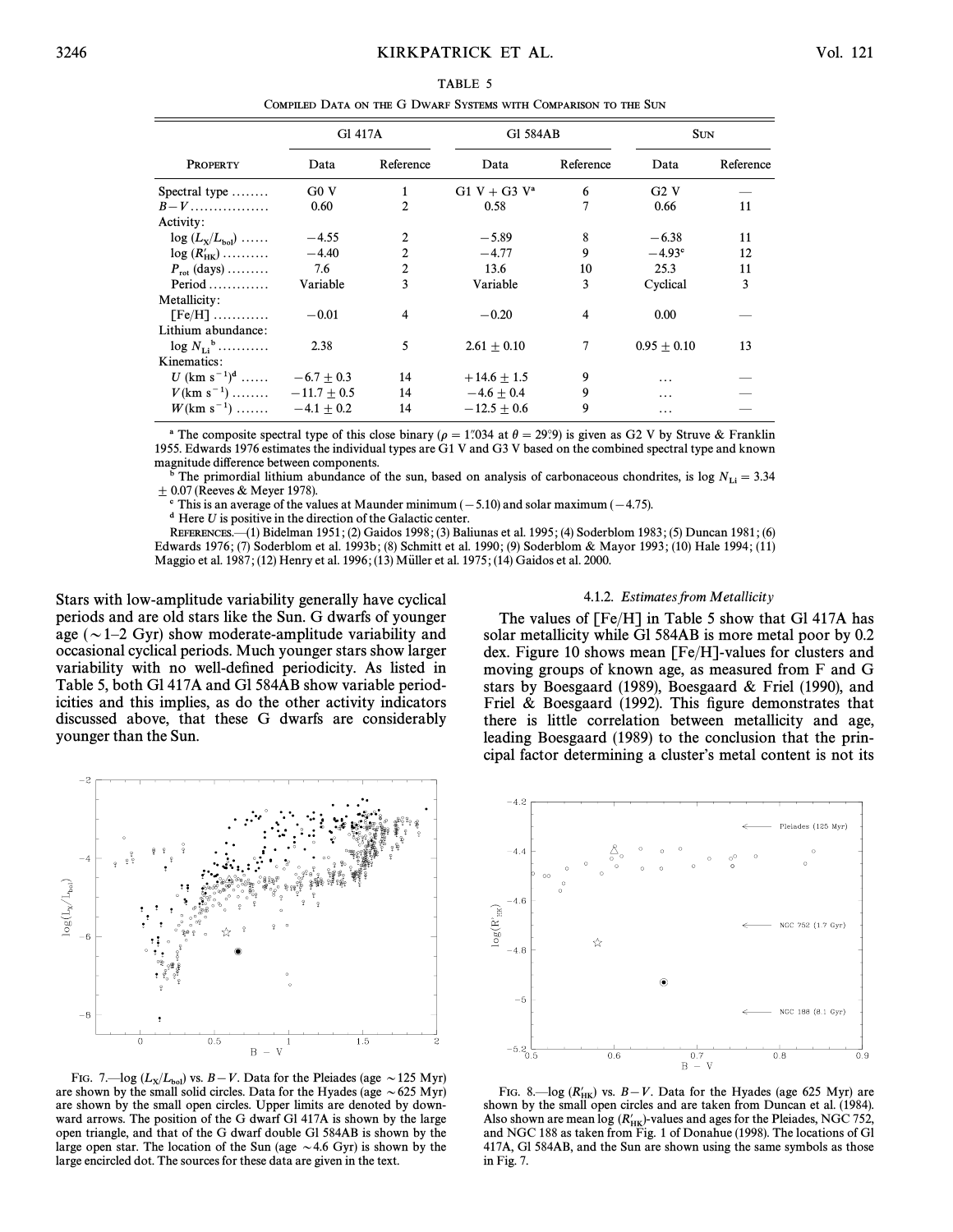

FIG. 9 $-P_{rot}$  vs.  $B-V$ . Symbols are the same as in Fig. 7. The sources for these data are listed in the text.

age but its position in the Galaxy. Edvardsson et al. (1993, see their Fig. 31) show that the age-metallicity relation for field stars also shows very large scatter. Therefore, the metallicities of G dwarfs cannot be used as chronometers but may be suggestive of membership in nearby clusters or moving groups.

#### 4.1.3. Estimates from Lithium Abundance

In the study of stellar atmospheres, lithium is an important element because (1) it is easily fused in stellar interiors and (2) it does not occur as a stable by-product of any normal thermonuclear reaction (Herbig 1965 ; Bodenheimer 1965). Hence, a star's current lithium content is just the fraction of its nascent lithium that it has not yet destroyed. Thus, by assuming an initial lithium abundance and by measuring the current abundance, the age of the star can be estimated.

However, the details of how a star recycles the material near its photosphere (i.e., those layers visible to spectrographs) into deeper layers where lithium destruction



FIG. 10.<sup>-</sup>Mean [Fe/H] vs. log age for various clusters and moving groups. Data are from Friel & Boesgaard (1992). More recent age determinations for  $\alpha$  Persei (90 Myr, Stauffer et al. 1999), the Pleiades (125 Myr, Stauffer et al. 1998), the Hyades (625 Myr, Perryman et al. 1998), and Praesepe (900 Myr, Hambly et al. 1995) have been employed here.

occurs are complex and vary as a function of mass. K and early-M dwarfs, for example, are believed to be fully convective and as a result of convective turnover will destroy all of their primordial lithium. For brown dwarfs below 0.06  $M_{\odot}$ , the interior never reaches temperatures sufficient for lithium destruction, so these objects retain their full complement of primordial lithium on timescales of less than 100 Myr (Magazzu` et al. 1993). In a mid-to-late  $F$  dwarf the convection zone is too shallow to allow nuclear reactions to destroy lithium at its base. However, microscopic diffusion of Li atoms below the convection zone will, slowly with time, deplete the star's lithium reserve. For these stars, lithium abundance is a good tracer of age (Boesgaard 1991).

The lithium abundance,  $log(N(Li))$ , has been measured for mid-to-late F dwarfs in several well studied clusters. These mean values are plotted as a function of cluster age in Figure 11. Boesgaard (1991) represents the relationship by

$$
\log [N(\text{Li})] = -0.30 \log (t) + 5.33 , \tag{4}
$$

where log  $[N(L)]$  is on the scale where log  $[N(H)] = 12.00$ and  $t$  is the age of the F star in Gyr. In early-type G dwarfs, like Gl 417A and Gl 584AB, the rate of lithium diffusion is higher than for mid-to-late F stars, so the values of  $log [N(L)]$  listed in Table 5 need to be adjusted for use in equation (4). In Figure 1 of Boesgaard (1991), it is shown that the log  $[N(L)]$ -values for stars of Hyades age decline by  $\sim$  0.3 dex from mid-F to G0. Between mid-F and G1, the difference is  $\sim$  0.6 dex. Figure 9b of Soderblom et al. (1993a) shows that for stars of Pleiades age,  $log [N(L)]$  is roughly constant from mid-F to G1. As further reference, the dependence of lithium abundance on age and on spectral type  $(T_{\rm eff})$  is especially well presented in Figure 4 of Gaidos, Henry, & Henry (2000).

We can therefore assume corrections to the lithium abundances for the G0 dwarf Gl 417A and the  $\sim$  G1 dwarf pair Gl 584AB, plug those values into equation (4), and determine for which values the resulting age is consistent with the size of the correction assumed. When we do this, we find that equation (4) predicts self-consistent ages of  $\sim 600$  Myr for Gl 417A and  $\sim$  300 Myr for Gl 584AB. For late-F stars in a single cluster, however, star-to-star lithium abundances can vary by  $\pm 0.4$  dex in log [N(Li)]. Moreover, as Figure



FIG. 11. – Mean log  $[N(L)]$ -values for mid-to-late F dwarfs plotted against age for various clusters and moving groups. Data are taken from Boesgaard (1991) but supplemented with more recent age determinations as detailed in the caption to Fig. 10.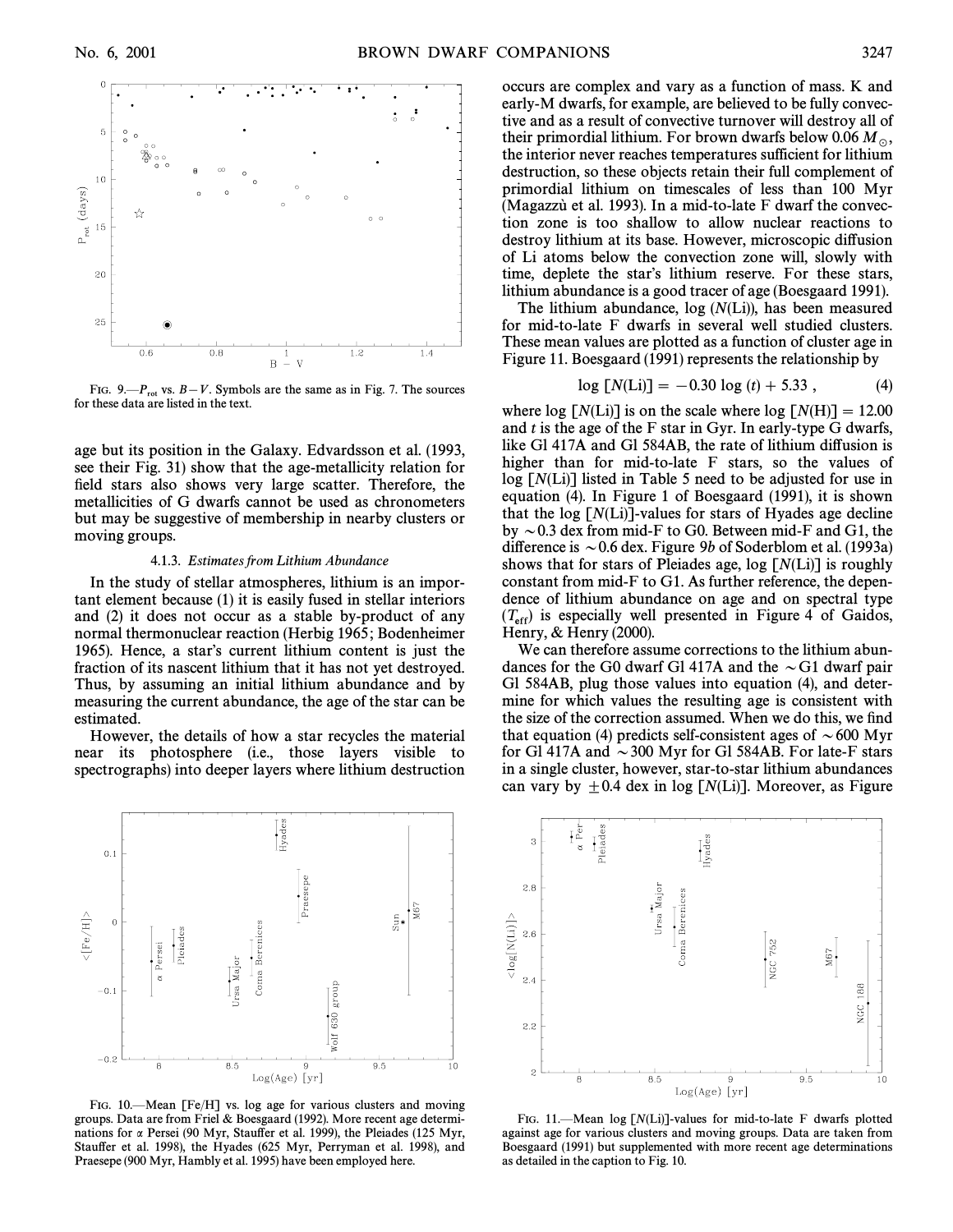| TABLE 6                       |  |  |
|-------------------------------|--|--|
| AGE ESTIMATES FOR EACH SYSTEM |  |  |

| Property                                       | G1 417A<br>(1)     | G1 584AB<br>(2)  |
|------------------------------------------------|--------------------|------------------|
| $X$ -ray luminosity                            | 80–250 Myr         | $\sim$ 2 Gyr     |
| Ca II emission                                 | $\sim$ 400 Myr     | $\sim$ 2.5 Gyr   |
| Rotational period                              | 150-400 Myr        | 850 Myr-1.35 Gyr |
| Chromospheric variations                       | Young              | Young            |
| Metallicity                                    | (See text)         | (See text)       |
| Lithium abundance                              | 600::Myr           | 300::Myr         |
| Kinematics                                     | Young disk         | Young disk       |
| Moving group membership                        | Local Association? | None             |
| Final age estimate $\dots\dots\dots\dots\dots$ | 80-300 Myr         | $1-2.5$ Gyr      |

11 shows, the metal-rich Hyades falls significantly above the mean relation suggested by the other clusters, so the rate of lithium depletion may also have a dependence on metallicity. Another complication is that lithium depletion may also depend on the rotational history of the star (Ventura et al. 1998). Thus, these lithium-based age estimates for Gl 417A and Gl 584AB should be considered as very crude estimates only.

#### 4.1.4. Estimates from Kinematics

The U, V, W space motions of Gl 417A and Gl 584AB place them squarely in the "young disk" as defined by Eggen (1963) and Leggett (1992). (Note that those papers use the left-handed coordinate system-i.e., where  $U$  is defined as positive away from the Galactic center-as opposed to the right-handed coordinate system employed here.) Space motion is a poor indicator of age for individual stars. However, while old stars can have low space motions relative to the Local Standard of Rest (LSR), very few young stars have high velocities. Thus, the observed motions (Table 5) are consistent with, and even suggestive of, relatively young ages for both stellar systems considered here.

#### 4.1.5. Estimates from Inclusion in Moving Groups

The individual age estimates from above are listed in Table 6 for both of the G dwarf primaries. Using this infor-



FIG. 12. Theoretical plots for low-mass stars and brown dwarfs from Burrows et al. (1997). The mass, in  $M_{\odot}$ , is shown along each track. Positions are shown for each of the L and T dwarf companions listed in Tables 7A and 7B.

mation, we can determine whether either is a likely member of a known moving group.

Gl 417A has been listed by Gaidos (1998) as a possible member of the Local Association, which appears to comprise a kinematically coherent stream of clusters and associations including  $\alpha$  Persei and the Pleiades. These stars have ages substantially less than 300 Myr, most having ages of 20–150 Myr (Jeffries 1995). The space motion of Gl 417A (Table 5) is in reasonable agreement with the space motion<sup>7</sup> of stars thought to belong to the Group, U, V,  $W = -10$ ,  $-21, -13$  (Jeffries 1995), but the three-dimensional dispersion is a very large 9.9 km  $s^{-1}$ . The metallicity is also in good agreement with  $\alpha$  Persei and the Pleiades (Fig. 10). It is clear, though, that an age as young as 20 Myr for this star is not supported by the evidence summarized in Table 6. If this star is a member of the Local Association, it would be one of the older members. Based on the evidence in Table 6 and the suggestion of Local Association membership, we assign an age of 80–300 Myr to Gl 417A.

Gl 584AB has been listed previously as a possible member of the Ursa Major Group, which has a traditional age of 300 Myr. Although Gl 584AB is located on the sky near stars comprising the core of the UMa Group and has a similar distance—18.6 pc for Gl 584AB and 21.7 pc for the Group itself (Soderblom & Mayor 1993)—the age estimates given above and as summarized in Table 6 indicate that this G dwarf pair is significantly older than 300 Myr. Soderblom & Mayor (1993) arrive at the same conclusion based on chromospheric activity comparisons alone. We also note that the metallicity of Gl 584AB,  $[Fe/H] = -0.20$ , is slightly lower than the mean of the Group,  $[Fe/H] =$  $-0.086 \pm 0.021$ , and significantly lower than the [Fe/H] values for all eight UMa Group members with robust measures in Boesgaard & Friel  $(1990)$ . A comparison of the space motion of Gl 584AB with the mean motion of stars forming the group nucleus, *U*, *V*, *W* = +12.6, +2.1, -8.0 (Soderblom & Mayor 1993), also indicates that Gl 584AB is probably not a member since this star falls outside of the measured three-dimensional dispersion of 1.7 km  $s^{-1}$ . We use the individual age estimates in Table 6 to derive an age range of  $1-2.5$  Gyr for this system, substantially older than the age of the Ursa Major Group.

 $^7$  All U, V, W space velocities reported here are corrected to the LSR using a solar motion of U, V,  $W = +10.4, +14.8, +7.3$  km s<sup>-1</sup>, as described in Johnson & Soderblom (1987).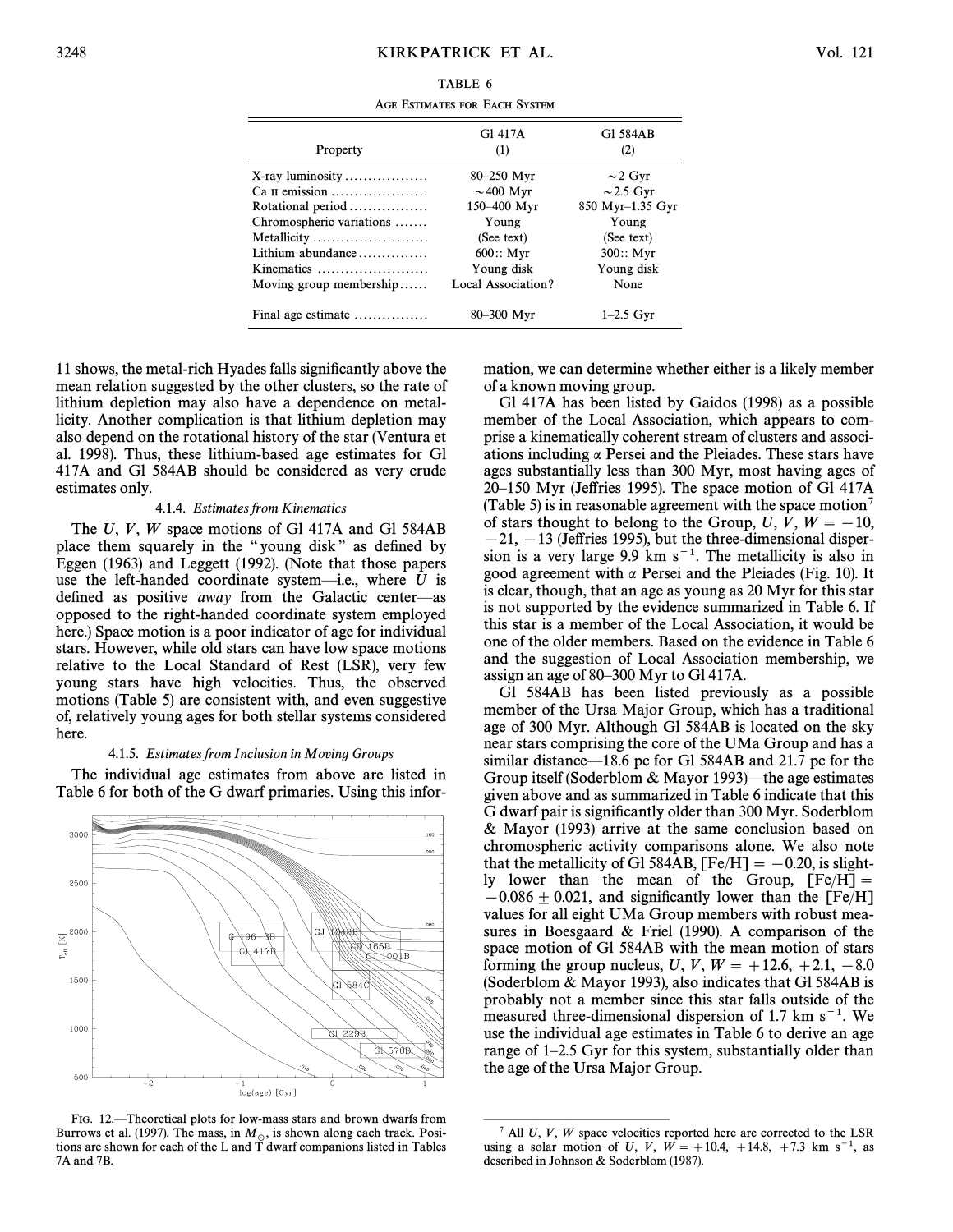

FIG. 13.—Spectra of two other L dwarf companions. (a) A 6000 s sum of the G 196-3B observations listed in Table 3. Shown in the inset is a detailed view of the spectrum between 6600 and 6800 Å to highlight the lithium absorption at 6708 Å. (b) The 1200 s spectrum of GJ 1001B. The inset shows a detailed view near 6708 Å demonstrating the lack of lithium absorption. In both the full panels and the insets, spectra have been normalized to one at 8250 Å.

#### 4.2. Masses

The spectral type of each L dwarf companion can be used to get a crude estimate of temperature. Using these temperature estimates and the age estimates from above, both companions can be placed on the theoretical H-R diagram and masses estimated. For Gl 417B its spectral type of L4.5 V would place its temperature between 1600 and 1800 K based on the best current estimates (see, e.g., Kirkpatrick et al. 2000 and Basri et al. 2000). For Gl 584C its spectral type of L8 V would place its temperature between 1300 and 1600 K, though a temperature nearer 1300 K is favored based on simple physical arguments (Kirkpatrick et al. 2000; Reid et al. 2001).

Using the nongray atmospheres computed by Burrows et al. (1997), we can estimate masses for the two L dwarf companions. As shown in Figure 12, this gives  $M = 0.035$  $\pm$  0.015  $M_{\odot}$  for Gl 417B and  $M = 0.060 \pm 0.015$   $M_{\odot}$  for Gl 584C. Note that the less massive object has an earlier spectral type (is hotter) due to its much younger age.

#### 5. COMPARISON TO OTHER L AND T DWARF **COMPANIONS**

Several other L and T dwarf companions are also now known and can be compared to Gl 417B and Gl 584C. For three of these $-GJ$  1048B, G 196-3B, and GJ 1001B (LHS  $102B$ —we have obtained far red spectra to place them on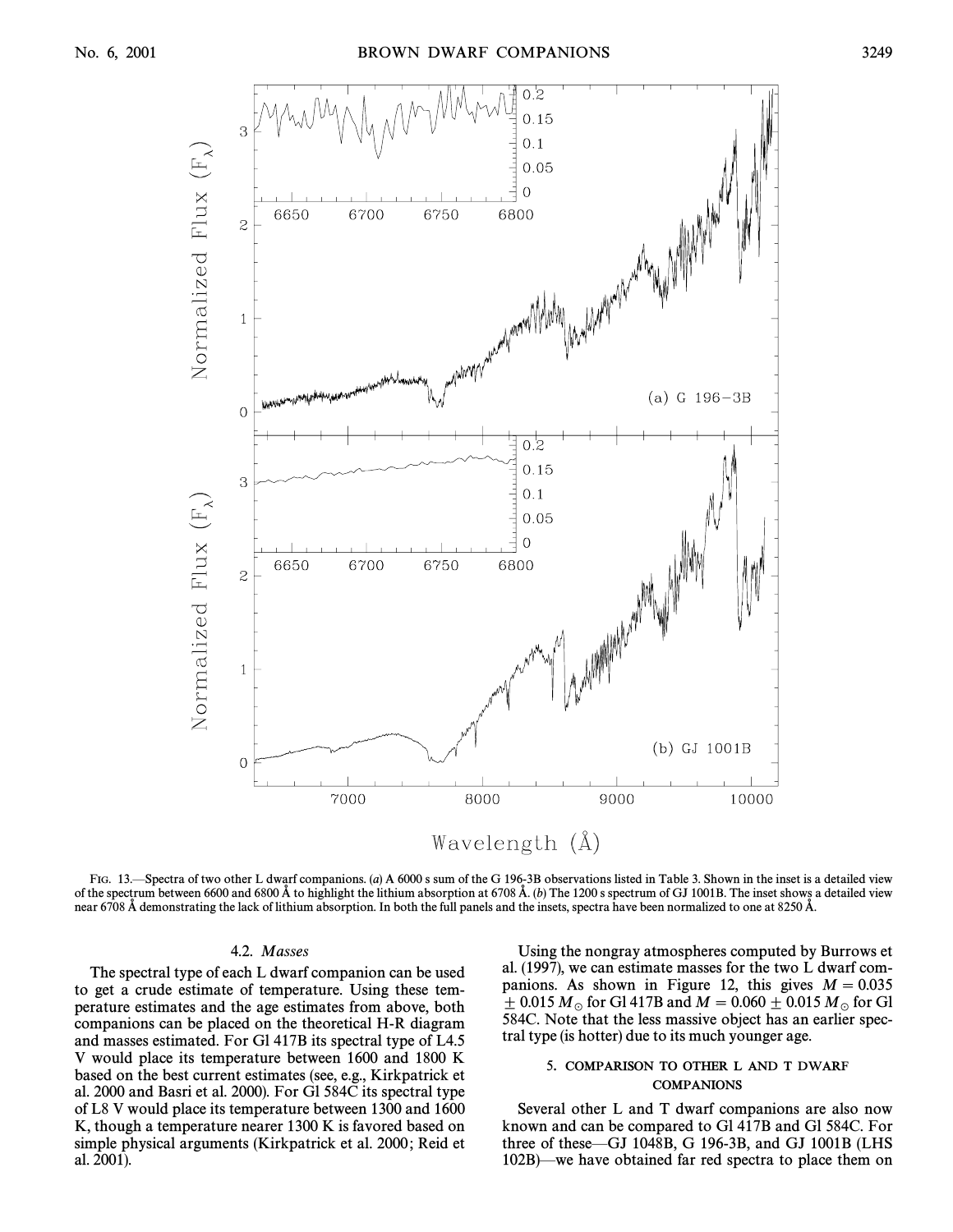

FIG. 14. Spectrum of another L dwarf companion, GJ 1048B, as listed in Table 3. As with Figs. 2 and 13, the inset shows the area between 6600 and 6800 Å. In the full panel and the inset, the spectrum has been normalized to one at 8250 Å.

the same classification system as the other L dwarf companions. Spectra of these three objects were obtained with LRIS at Keck using the setup described in  $\S$  3.2. An observing journal for these three observations is given in the lower portion of Table 3, and reduced spectra are shown in Figures 13 and 14. Using the classification scheme of Kirkpatrick et al. (1999b), we assign types of L1 V to GJ 1048B, L2 V to G 196-3B, and L5 V to GJ 1001B. (Spectra of the latter two objects are also shown in Martín et al. 1999.) We note that GJ 1048B shows no Li I 6708 Å absorption  $(EW < 1 \text{ Å})$  or H $\alpha$  emission (EW < 1 Å). G 196-3B shows Li I absorption with EW  $\approx 6$  Å but no measurable H $\alpha$ emission  $(EW < 0.5$  Å). GJ 1001B shows no Li I absorption (EW < 0.2 Å) but shows weak H $\alpha$  emission<sup>8</sup> with EW  $\approx 1.5$  Å.

Table 7A lists the physical data<sup>9</sup> for each of the L dwarf companions, and Table 7B lists data for the two known T dwarf companions. Using our model-independent ages, we can plot these published companions on the theoretical H-R diagram of Figure 12. As with Gl 417B and Gl 584C, temperatures for the L dwarfs of Table 7A have been estimated from spectral types, with the temperature scales of Basri et al. (2000) and Kirkpatrick et al. (2000) used to bracket the most likely ranges. Temperature estimates for the T dwarf companions are taken from the literature.

Figure 12 shows that these L and T dwarf companions span a mass range from  $\sim 0.035$  to  $\sim 0.075$  M<sub>o</sub>. The final mass estimates are given in Tables 7A and 7B. It is interesting to note that the dwarfs G 196-3B, Gl 417B, and Gl 229B have nearly equal masses and thus to first order can be thought of as snapshots of a 0.035  $M_{\odot}$  brown dwarf at three different stages during its cooling history. For an age even younger than that of the Pleiades, such an object would be a late M dwarf.

For objects as cool as L dwarfs, the presence of lithium indicates a mass below  $\sim 0.060 M_{\odot}$ . Although we have not yet used the presence or absence of lithium to constrain the ages or masses for the companions above, we see that the results are self-consistent. That is, for L dwarf companions without lithium, all have independent mass estimates placing them above  $\sim 0.060 M_{\odot}$ . Except for Gl 584C, all of the L dwarfs with lithium have mass estimates placing them below  $\sim 0.060 M_{\odot}$ . The lithium detection in Gl 584C favors an age in the younger part of our estimated age range and a mass in the lower half of our mass range.

#### 6. CONCLUSIONS

We have presented astrometric evidence that the G dwarfs Gl 417A and Gl 584AB both have very low luminosity, common proper motion companions. Spectroscopy shows that both are L dwarfs and both have strong lithium absorption lines, confirming that they are brown dwarfs. The cooler object, Gl 584C, is a very late L dwarf exhibiting band strength variations in its spectrum, perhaps a sign of changing "weather" in the brown dwarf atmosphere. Because the primaries of both systems are previously well studied, many parameters such as absolute magnitude, age, and metallicity can already be assigned to the L dwarfs themselves. The L4.5 dwarf Gl 417B has  $M<sub>J</sub> = 12.9$ , is between 0.08 and 0.3 Gyr old, and has  $[Fe/H] = -0.01$ .

<sup>&</sup>lt;sup>8</sup> This object is the latest type L dwarf for which H $\alpha$  emission has been observed (see Kirkpatrick et al. 2000), thanks in part to the excellent signal-to-noise in this spectrum.

We have used only the age estimates for the primary stars to assign ages for each companion. As a result, our age estimates differ from some published values that incorporate comparisons between the properties of the companions and brown dwarf theoretical models. Our approach allows us to use age diagnostics deduced from the companion as independent tests of ages derived from the primary alone.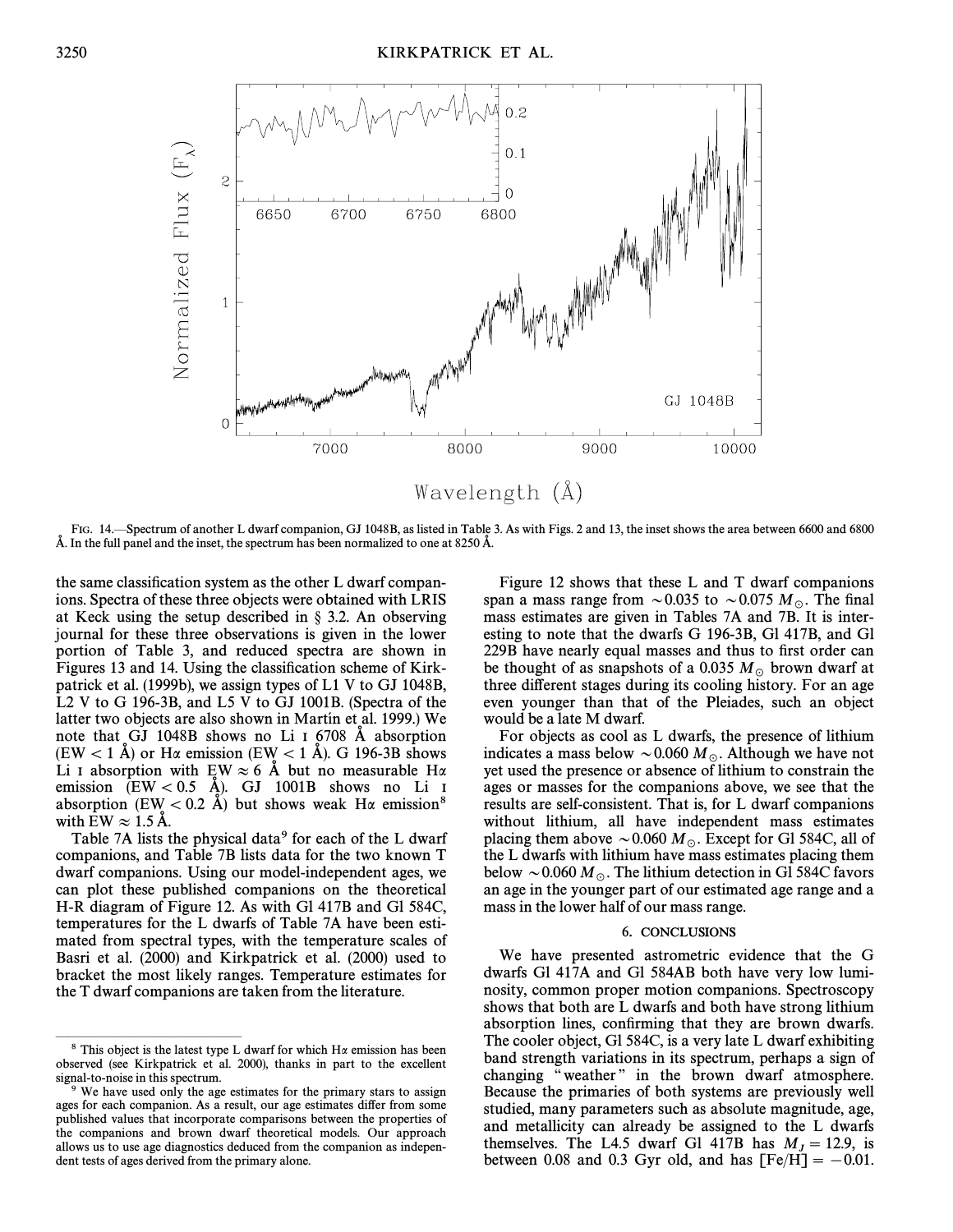COMPILED DATA ON THE SIX L DWARF COMPANIONS TO STARS COMPILED DATA ON THE SIX L DWARF COMPANIONS TO STARS TABLE 7A TABLE 7A

 $\parallel$ 

|                                                                                                                                                                                                         | GJ 1048B            |      | G196-3B                                                                     |      | GD 165B <sup>a</sup> |      | G1417B              |      | GJ 1001B            |      | GI 584C             |      |
|---------------------------------------------------------------------------------------------------------------------------------------------------------------------------------------------------------|---------------------|------|-----------------------------------------------------------------------------|------|----------------------|------|---------------------|------|---------------------|------|---------------------|------|
| PROPERTY                                                                                                                                                                                                | Data                | Ref. | Data                                                                        | Ref. | Data                 | Ref. | Data                | Ref. | Data                | Ref. | Data                | Ref. |
| Spectral type:                                                                                                                                                                                          |                     |      |                                                                             |      |                      |      |                     |      |                     |      |                     |      |
| Of companion                                                                                                                                                                                            | $L1$ V              |      | L2                                                                          |      | 14V                  |      | L4.5V               |      | L5 V                |      | 18 <sub>V</sub>     |      |
| Of primary                                                                                                                                                                                              | K2                  |      | M2.5V                                                                       |      | DA4                  |      | ა<br>გ              |      | M4                  |      | G1 $V + G3 V^b$     |      |
|                                                                                                                                                                                                         | $.3.67 \pm 0.12$    |      | $14.90\pm0.05$                                                              |      | $15.55 \pm 0.06$     |      | $14.57 \pm 0.04$    |      | $13.10 \pm 0.03$    |      | $16.32 \pm 0.11$    |      |
|                                                                                                                                                                                                         | $.2.98 \pm 0.10$    |      | $13.67 \pm 0.07$                                                            |      | $14.55 \pm 0.09$     |      | $13.47 \pm 0.04$    |      | $12.05 \pm 0.02$    |      | $15.00 \pm 0.07$    |      |
|                                                                                                                                                                                                         | $2.32 \pm 0.08$     |      | $12.81 \pm 0.13$                                                            |      | $14.06 \pm 0.07$     |      | $12.69 \pm 0.05$    |      | $1.40 \pm 0.03$     |      | $14.24 \pm 0.07$    |      |
|                                                                                                                                                                                                         | $0.69 \pm 0.16$     |      | $1.23\pm0.09$                                                               |      | $1.00 \pm 0.11$      |      | $1.10 \pm 0.06$     |      | $1.05 \pm 0.04$     |      | $1.33 \pm 0.13$     |      |
|                                                                                                                                                                                                         | $0.67 \pm 0.13$     |      | $0.86 \pm 0.15$                                                             |      | $0.49 \pm 0.12$      |      | $0.78 \pm 0.06$     |      | $0.65 \pm 0.04$     |      | $0.76 \pm 0.10$     |      |
|                                                                                                                                                                                                         | $1.35 + 0.14$       |      | $2.09 \pm 0.14$                                                             |      | $1.49 \pm 0.09$      |      | $1.88 \pm 0.06$     |      | $1.70 \pm 0.04$     |      | $2.09 \pm 0.13$     |      |
|                                                                                                                                                                                                         | $\frac{1}{11}$      |      | L,<br>$\frac{6}{1}$                                                         |      | 3.7                  |      | ଛ                   |      | 18.6                |      | 194                 |      |
|                                                                                                                                                                                                         | 252                 |      | $\overline{c}$                                                              |      | 191                  |      | 245                 |      | 258                 |      | 136                 |      |
|                                                                                                                                                                                                         | $0.0470 \pm 0.0010$ |      | $-0.05 \pm 0.015$ °                                                         |      | $0.0317 \pm 0.0025$  |      | $0.0460 \pm 0.0009$ |      | $0.1047 \pm 0.0011$ |      | $0.0537 \pm 0.0012$ |      |
| Physical separation (AU)                                                                                                                                                                                | $\sim\!\!250$       |      | ~500                                                                        |      | $\frac{20}{5}$       |      | ~2000               |      | $\sim\!180$         |      | ~15600              |      |
|                                                                                                                                                                                                         | $12.03 \pm 0.13$    |      | $\begin{array}{c} 13.4 \pm 0.7 \\ 12.2 \pm 0.7 \\ 11.3 \pm 0.7 \end{array}$ |      | $13.31 \pm 0.18$     |      | $12.89 \pm 0.06$    |      | $13.20 \pm 0.04$    |      | $14.98 \pm 0.12$    |      |
|                                                                                                                                                                                                         | $11.34 \pm 0.11$    |      |                                                                             |      | $12.29 \pm 0.18$     |      | $11.79 \pm 0.06$    |      | $12.15 \pm 0.03$    |      | $13.65 \pm 0.09$    |      |
|                                                                                                                                                                                                         | $10.68 \pm 0.09$    |      |                                                                             |      | $11.68 \pm 0.18$     |      | $11.01 \pm 0.07$    |      | $11.50 \pm 0.04$    |      | $12.89 \pm 0.09$    |      |
| Estimated age (Gyr)                                                                                                                                                                                     | $0.6 - 2.0$         |      | $0.06 - 0.3$                                                                |      | $1.2 - 5.5$          |      | $0.08 - 0.3$        |      | $\frac{5}{10}$      |      | $1.0 - 2.5$         |      |
| Estimated mass $(M_{\odot})$                                                                                                                                                                            | $0.070 \pm 0.010$   |      | $0.035 \pm 0.015$                                                           |      | $0.075 \pm 0.005$    |      | $0.035 \pm 0.015$   |      | $0.070 \pm 0.010$   |      | $0.060 \pm 0.015$   |      |
|                                                                                                                                                                                                         |                     |      |                                                                             |      | < 0.7                |      |                     |      | < 0.2               |      | 74                  |      |
| NOTES .--Physical association of the companion with the primary was established via common proper motion for all entries except CJ 1048B, for which the inference is statistical. All $HK_s$ magnitudes |                     |      |                                                                             |      |                      |      |                     |      |                     |      |                     |      |

Norms.—Physical association of the companion with the primary was established via common proper motion for all entries except GJ 1048B, for which the inference is statistical. All JHK<sub>s</sub>, magnitudes  $\ldots$ are from 2MASS. are from 2MASS.

a Also known as  $2MASSW$  J1424390+091710.

abc"The composite spectral type of this close binary  $(\rho = 1034$  at  $\theta = 29$ °.9) is given as G2 V by Struve & Franklin 1955. Edwards 1976 estimates the individual types are G1 V and G3 V based on the combined spectral type and known magnitude di†erence between components.

This is not an actual measure but a best guess to the true parallax. It represents the mean value (and error) of the spectroscopic distance estimates for both components.

REFERENCES.—(1) This paper; (2) Kirkpatrick et al. 1973; (3) Upgren et al. 1972; (4) Rebolo et al. 1998; (5) McCook & Sion 1981; (6) Bidelman 1951; (7) Edwards 1976; (8) Gizis et al. 2001b; (9) Zuckerman & Becklin 1992 ; (10) Goldman et al. 1999 ; (11) Perryman et al. 1997 ; (12) van Altena et al. 1995 ; (13) Kirkpatrick et al. 1999a.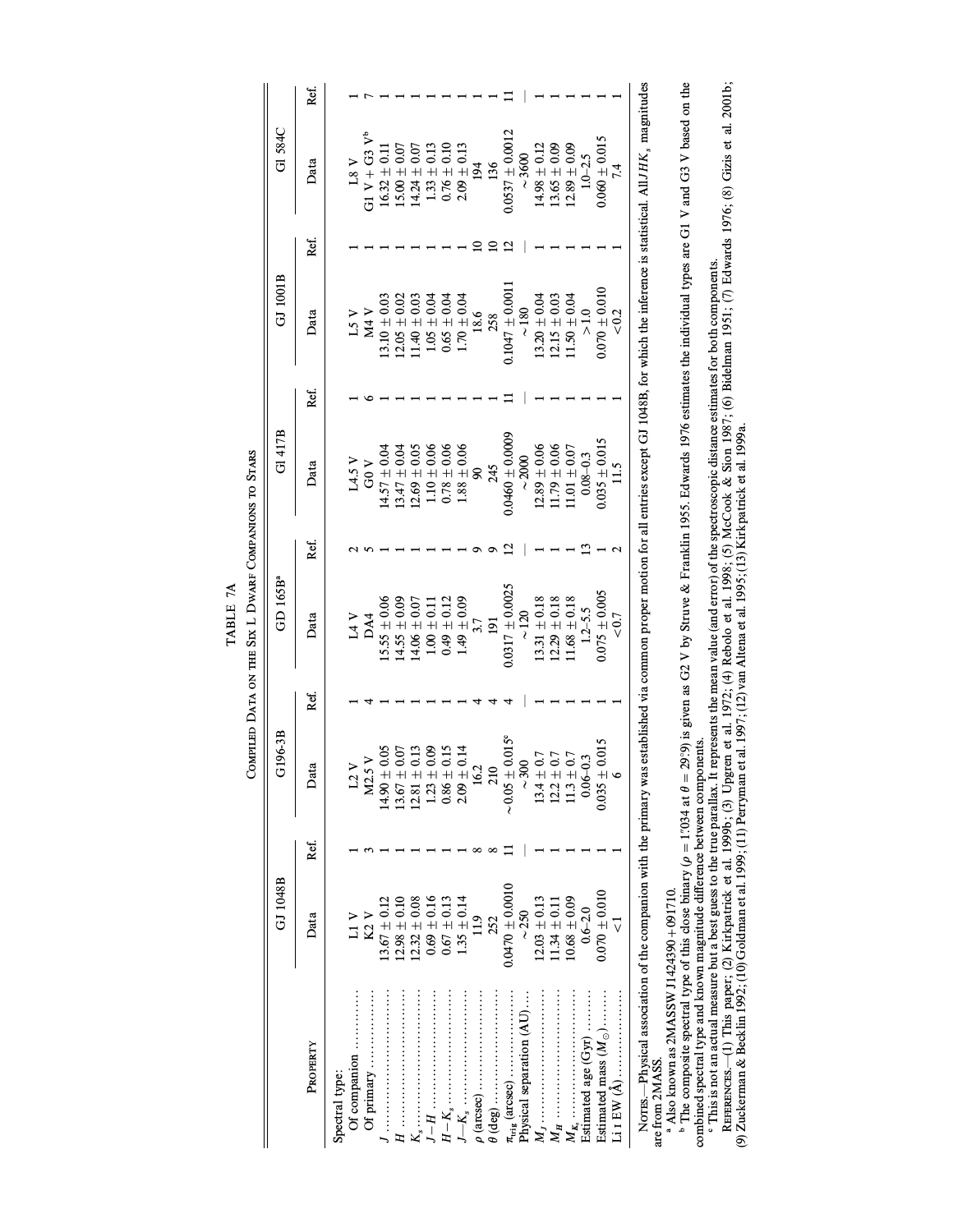| TABLE 7B                                             |
|------------------------------------------------------|
| COMPILED DATA ON THE TWO T DWARF COMPANIONS TO STARS |

|                              | G1 229B             |         | G1 570D                |      |
|------------------------------|---------------------|---------|------------------------|------|
| <b>PROPERTY</b>              | Data                | Ref.    | Data                   | Ref. |
| Spectral type:               |                     |         |                        |      |
| Of companion                 | T dwarf             | 1       | T dwarf                | 9    |
| Of primary                   | M1V                 | 2       | $K4 V + M1.5 V + M3 V$ | 9    |
|                              | $14.2 + 0.1$        | 3       | $15.33 + 0.05$         | 9    |
| $H$                          | $14.3 + 0.1$        | 3       | $15.28 + 0.09$         | 9    |
|                              | $14.3 + 0.1$        | 3       | $15.27 + 0.17$         | 9    |
| $J-H$                        | $-0.1 + 0.2$        | 3       | $0.05 + 0.10$          | 9    |
|                              | $0.0 \pm 0.2$       | 3       | $0.01 \pm 0.19$        | 9    |
| $J-K_s$                      | $-0.1 \pm 0.2$      | 3       | $0.06 + 0.17$          | 9    |
| $\rho$ (arcsec)              | 7.7                 | 4       | $258^{\rm a}$          | 9    |
| $\theta$ (deg)               | 164                 | 4       | $316^a$                | 9    |
| $\pi_{\text{trig}}$ (arcsec) | $0.1732 \pm 0.0011$ | 5       | $0.1693 + 0.0017$      | 5    |
| Physical separation $(AU)$   | $\sim$ 45           |         | $\sim 1500^{\rm a}$    |      |
|                              | $15.4 + 0.1$        | 3       | $16.47 + 0.05$         | 9    |
| $M_H$                        | $15.5 + 0.1$        | 3       | $16.42 + 0.09$         | 9    |
| $M_{K_{\alpha}}$             | $15.5 \pm 0.1$      | 3       | $16.41 + 0.17$         | 9    |
| Estimated age $(Gyr)$        | $0.6 - 5$           | 6, 7, 8 | $2 - 10$               | 9    |
| Estimated mass $(M_{\odot})$ | $0.035 + 0.015$     | 6, 7, 8 | $0.050 + 0.020$        | 9    |

NOTES.—Physical association of the companion with the primary was established via common proper motion by Nakajima et al. 1995 for Gl 229B and Burgasser et al. 2000 for Gl 570D.

Measured with respect to the A component.

REFERENCES.<sup>(1)</sup> Oppenheimer et al. 1995 and Kirkpatrick et al. 1999b; (2) Boeshaar 1976 and Kirkpatrick et al. 1991 ; (3) Matthews et al. 1996 ; (4) Golimowski et al. 1998 ; (5) Perryman et al. 1997 ; (6) Nakajima et al. 1995 ; (7) Marley et al. 1996 ; (8) Leggett et al. 1999 ; (9) Burgasser et al. 2000.

Theoretical cooling tracks suggest that it has a mass of  $0.035 \pm 0.015$   $M_\odot$ . The L8 dwarf Gl 584C has  $M_J = 15.0$ ,<br>iust 0.4 mag brighter in M<sub>r</sub> than the well known T dwarf Gl just 0.4 mag brighter in  $M_J$  than the well known T dwarf Gl 229B. Gl 584C is between 1.0 and 2.5 Gyr old, has [Fe/  $H$ ] = -0.20, and has an inferred mass of 0.060 + 0.015  $M_{\odot}$ . Both L dwarfs lie over 1000 AU away from their primaries.

In a related paper, Gizis et al. (2001a) conclude that the dearth of brown dwarf companions—seen at separations less than 3 AU from main-sequence stars—does not continue at very wide separations. This conclusion is based on the two 2MASS discoveries above and on the 2MASS discovery of the T dwarf companion Gl 570D (Burgasser et al. 2000). Each of these companions was found serendipitously during the course of field searches for  $L$  and  $T$  dwarfs, and the statistics for such widely separated brown dwarf companions is still poor. A dedicated 2MASS search specifically looking for companions to nearby stars is currently underway in an effort to bolster the statistics. First results from this survey will be presented in Wilson et al. (2001).

J. D. K. acknowledges the support of the Jet Propulsion Laboratory, California Institute of Technology, which is operated under contract with the National Aeronautics and Space Administration. We thank Joel Aycock, Wayne Wack, and Barbara Schaefer for the outstanding job they did in obtaining the Keck LRIS service observations on

1999 March 31; Alice Monet and Steve Levine for obtaining some of the astrometric data (Table 1) used for common proper motion verification; John Stauffer and Dave Soderblom for enlightening discussions; and Lynne Hillenbrand and John Carpenter for acquiring data in 2000 December used in the telluric absorption discussion of  $\S$  3.3. I. N. R. and J. L. acknowledge funding through a NASA/JPL grant to 2MASS Core Project science. The finder charts of Figure 1 make use of the Digitized Sky Survey, which was produced at the Space Telescope Science Institute under US Government grant NAGW-2166. Research in this paper has also relied partly on photographic plates obtained at the Palomar Observatory 48 inch Oschin Telescope for the Second Palomar Observatory Sky Survey which was funded by the Eastman Kodak Company, the National Geographic Society, the Samuel Oschin Foundation, the Alfred Sloan Foundation, the National Science Foundation grants AST84-08225, AST87-19465, AST90-23115, and AST93-18984, and the National Aeronautics and Space Administration grants NGL 05002140 and NAGW 1710. This research has also made use of the SIMBAD database, operated at CDS, Strasbourg, France. This publication makes use of data from the Two Micron All Sky Survey, which is a joint project of the University of Massachusetts and the Infrared Processing and Analysis Center, funded by the National Aeronautics and Space Administration and the National Science Foundation.

REFERENCES

Bailer-Jones, C. A. L., & Mundt, R. 1999, A&A, 348, 800 ———. 2001, A&A, 367, 218<br>Baliunas, S. L., et al. 1995, ApJ, 438, 269 Basri, G., Mohanty, S., Allard, F., Hauschildt, P. H., Delfosse, X., Martín, E. L., Forveille, T., & Goldman, B. 2000, ApJ, 538, 363 Bidelman, W. P. 1951, ApJ, 113, 304

Bodenheimer, P. 1965, ApJ, 142, 451

Boesgaard, A. M. 1989, ApJ, 336, 798 ———. 1991, ApJ, 370, L95<br>Boesgaard, A. M., & Friel, E. D. 1990, ApJ, 351, 467 Boeshaar, P. C. 1976, Ph.D. thesis, Ohio State Univ. Burgasser, A. J., et al. 2000, ApJ, 531, L57 Burrows, A., et al. 1997, ApJ, 491, 856 Close, L. M., Richer, H. B., & Crabtree, D. R. 1990, AJ, 100, 1968